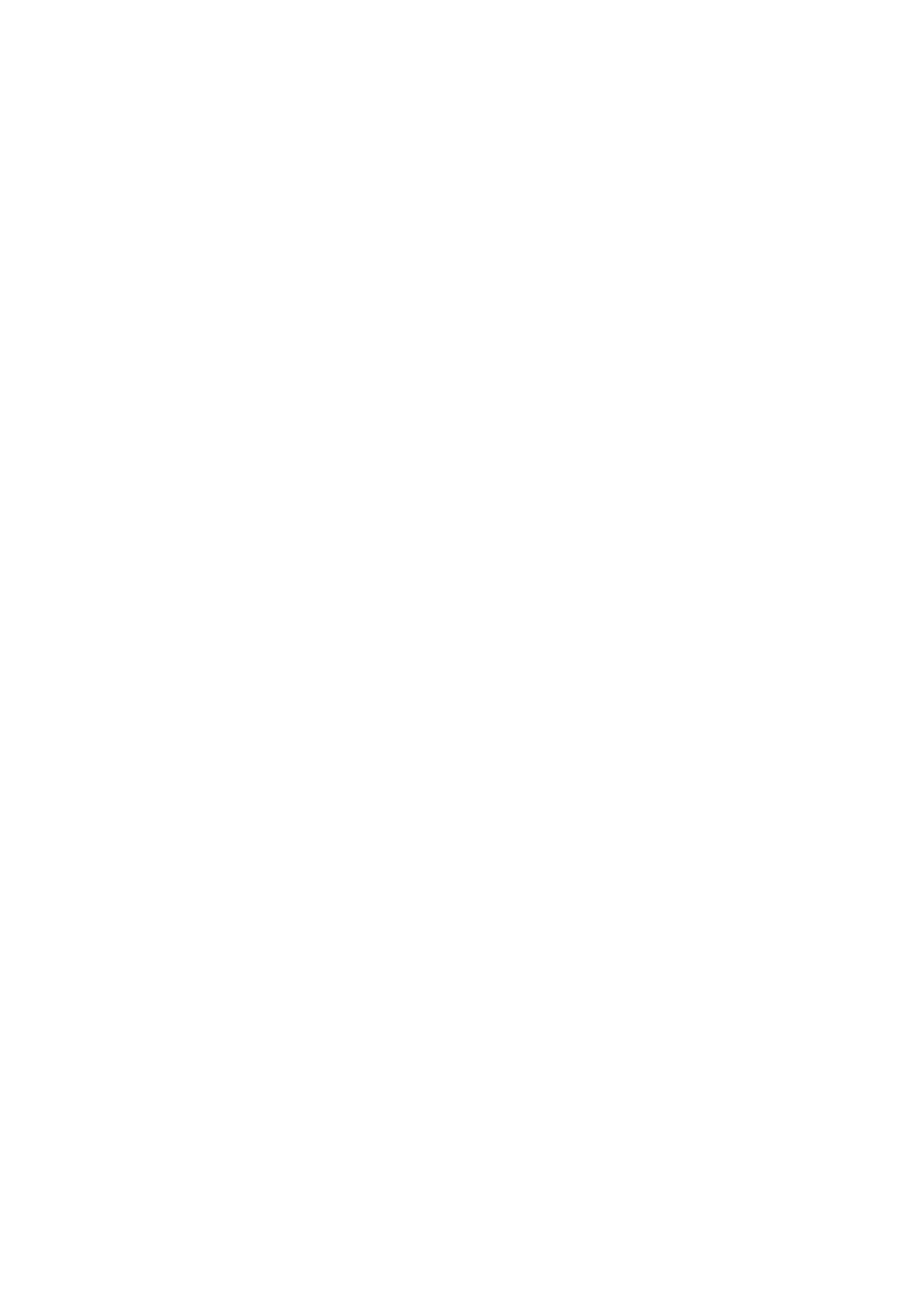#### E8(R1) Document History

E<sub>8</sub>

| Code           | <b>History</b>                                                                                                                 | Date |
|----------------|--------------------------------------------------------------------------------------------------------------------------------|------|
| E <sub>8</sub> | Approval by the Steering Committee under Step 4   17 July 1997<br>and recommendation for adoption by ICH<br>regulatory bodies. |      |

#### Revision of E8

| Code   | <b>History</b>                                                                                                                            | Date |
|--------|-------------------------------------------------------------------------------------------------------------------------------------------|------|
| E8(R1) | Adoption by the Regulatory Members of the ICH $\vert$ 6 October 2021<br>Assembly under Step 4.                                            |      |
| E8(R1) | Editorial correction approved by the MC under   4 February 2022<br>Section 5.6, $4th$ paragraph, page 16: addition of the<br>word "plan". |      |

Legal notice: This document is protected by copyright and may, with the exception of the ICH logo, be used, reproduced, incorporated into other works, adapted, modified, translated or distributed under a public license provided that ICH's copyright in the document is acknowledged at all times. In case of any adaption, modification or translation of the document, reasonable steps must be taken to clearly label, demarcate or otherwise identify that changes were made to or based on the original document. Any impression that the adaption, modification or translation of the original document is endorsed or sponsored by the ICH must be avoided.

The document is provided "as is" without warranty of any kind. In no event shall the ICH or the authors of the original document be liable for any claim, damages or other liability arising from the use of the document.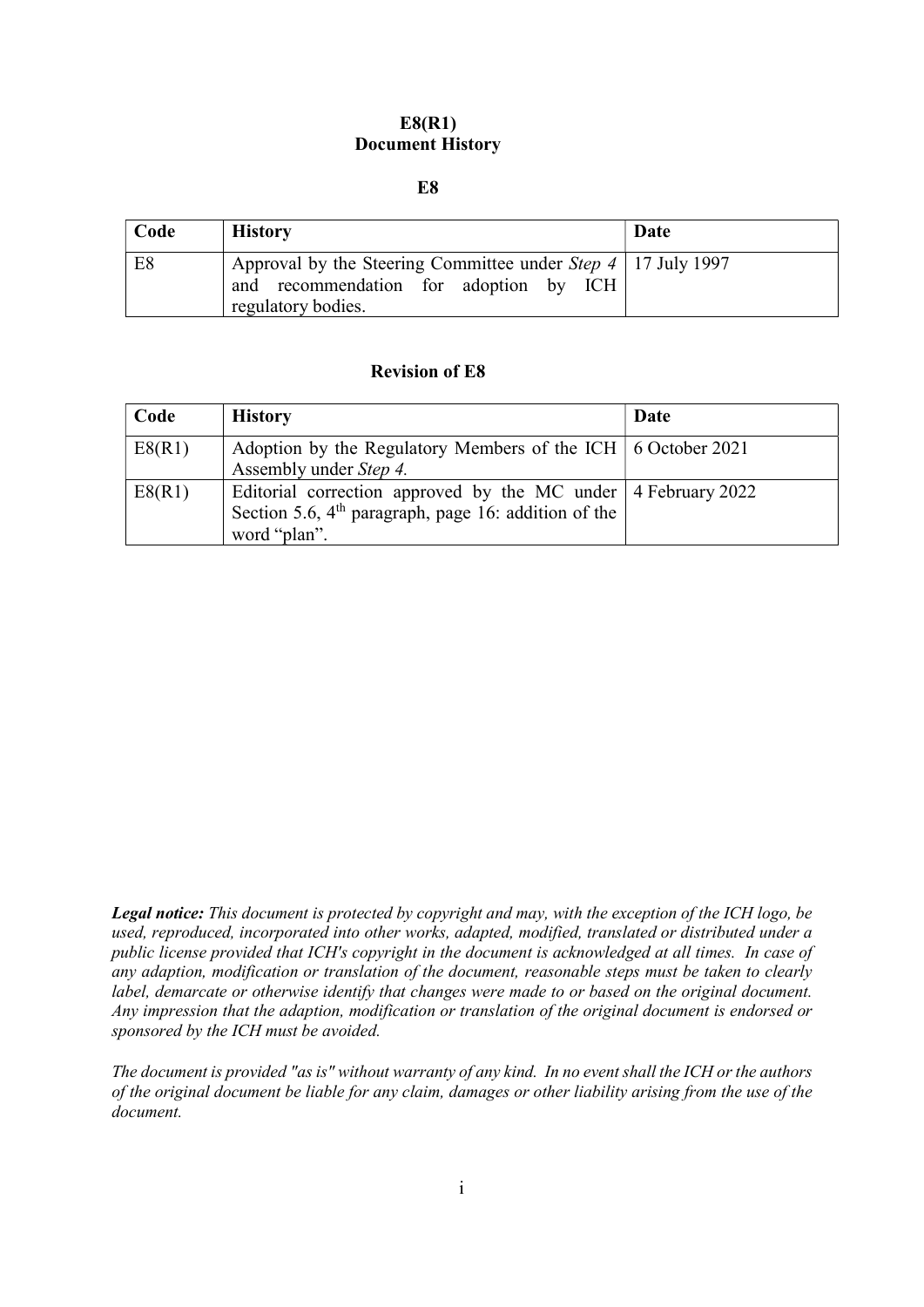The above-mentioned permissions do not apply to content supplied by third parties. Therefore, for documents where the copyright vests in a third party, permission for reproduction must be obtained from this copyright holder.

#### ICH HARMONISED GUIDELINE

# GENERAL CONSIDERATIONS FOR CLINICAL STUDIES

# E8(R1)

## ICH Consensus Guideline

# TABLE OF CONTENTS

| 1.               |     |       |                                                                                |
|------------------|-----|-------|--------------------------------------------------------------------------------|
| 2.               |     |       |                                                                                |
|                  | 2.1 |       |                                                                                |
|                  | 2.2 |       | Scientific Approach in Clinical Study Design, Planning, Conduct, Analysis, and |
|                  | 2.3 |       |                                                                                |
| 3.               |     |       |                                                                                |
|                  | 3.1 |       |                                                                                |
|                  | 3.2 |       |                                                                                |
|                  | 3.3 |       |                                                                                |
|                  |     | 3.3.1 |                                                                                |
|                  |     | 3.3.2 |                                                                                |
|                  |     | 3.3.3 |                                                                                |
|                  |     | 3.3.4 |                                                                                |
|                  |     | 3.3.5 |                                                                                |
| $\overline{4}$ . |     |       |                                                                                |
|                  | 4.1 |       |                                                                                |
|                  | 4.2 |       |                                                                                |
|                  | 4.3 |       |                                                                                |
|                  |     | 4.3.1 |                                                                                |
|                  |     | 4.3.2 |                                                                                |
|                  |     | 4.3.3 |                                                                                |
|                  |     | 4.3.4 |                                                                                |
|                  | 4.4 |       |                                                                                |
| 5.               |     |       | <b>DESIGN ELEMENTS AND DATA SOURCES FOR CLINICAL STUDIES 11</b>                |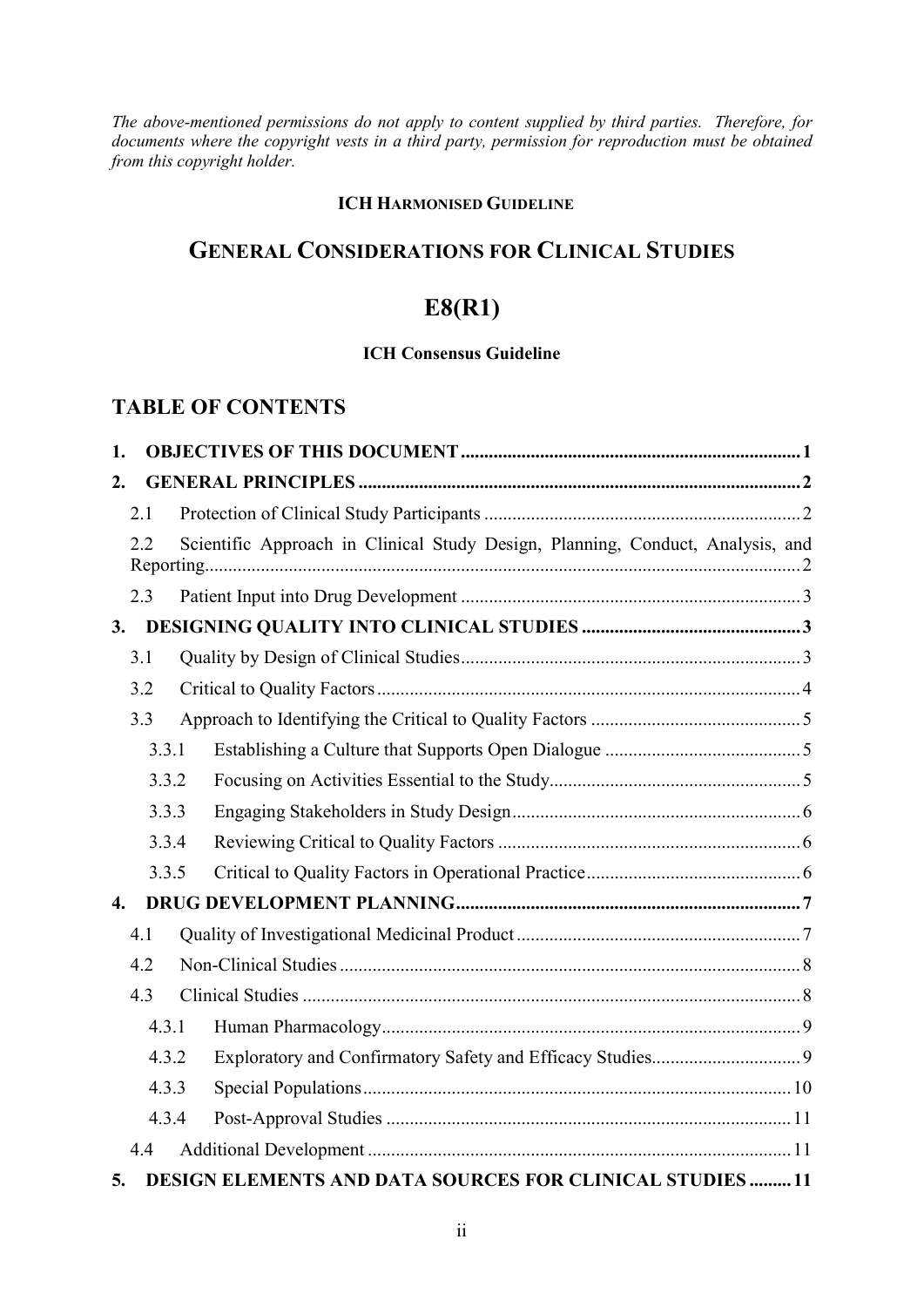|    | 5.1   |                                                                     |  |
|----|-------|---------------------------------------------------------------------|--|
|    | 5.2   |                                                                     |  |
|    | 5.3   |                                                                     |  |
|    | 5.4   |                                                                     |  |
|    | 5.5   |                                                                     |  |
|    | 5.6   |                                                                     |  |
|    | 5.7   |                                                                     |  |
| 6. |       |                                                                     |  |
|    | 6.1   |                                                                     |  |
|    | 6.1.1 |                                                                     |  |
|    | 6.1.2 |                                                                     |  |
|    | 6.1.3 |                                                                     |  |
|    | 6.1.4 |                                                                     |  |
|    | 6.2   |                                                                     |  |
|    | 6.2.1 |                                                                     |  |
|    | 6.2.2 |                                                                     |  |
|    | 6.2.3 |                                                                     |  |
|    | 6.3   |                                                                     |  |
| 7. |       | <b>CONSIDERATIONS IN IDENTIFYING CRITICAL TO QUALITY FACTORS.20</b> |  |
|    |       |                                                                     |  |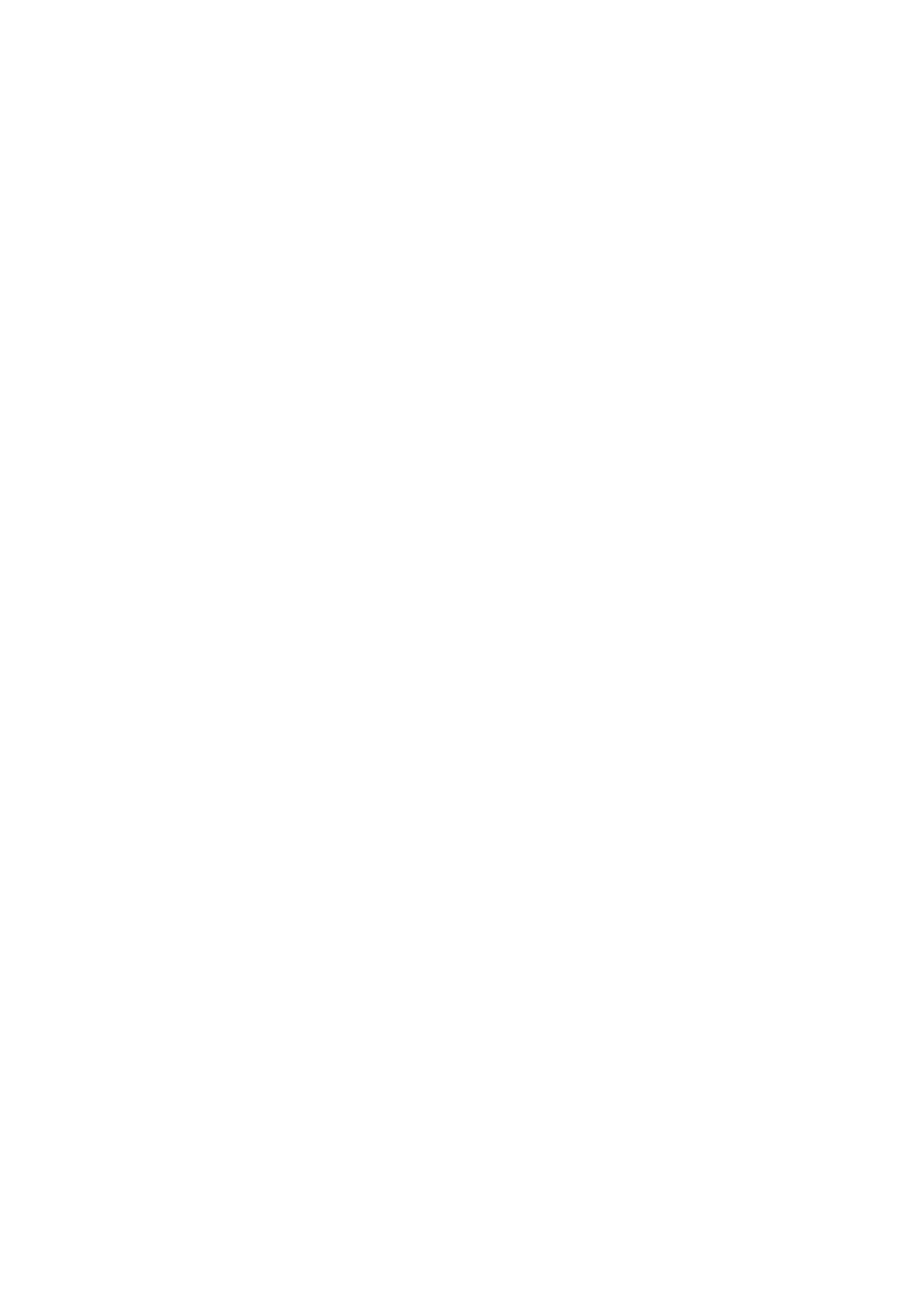# 1. OBJECTIVES OF THIS DOCUMENT

Clinical studies of medicinal products are conducted to provide information that can ultimately improve access to safe and effective products with meaningful impact on patients, while protecting those participating in the studies. This document provides guidance on the clinical development lifecycle, including designing quality into clinical studies, considering the broad range of clinical study designs and data sources used.

The ICH document "General Considerations for Clinical Studies" is intended to:

- 1. Describe internationally accepted principles and practices in the design and conduct of clinical studies that will ensure the protection of study participants and facilitate acceptance of data and results by regulatory authorities
- 2. Provide guidance on the consideration of quality in the design and conduct of clinical studies across the product lifecycle, including the identification, during study planning, of factors that are critical to the quality of the study, and the management of risks to those factors during study conduct
- 3. Provide an overview of the types of clinical studies performed during the product lifecycle, and describe study design elements that support the identification of quality factors critical to ensuring the protection of study participants, the integrity of the data, the reliability of results, and the ability of the studies to meet their objectives
- 4. Provide a guide to the ICH efficacy documents to facilitate user's access

General principles are described in Section 2 of this document, followed by a discussion of designing quality into clinical studies in Section 3. A broad overview of drug development planning and the information provided by different types of studies needed to progress development through the lifecycle of the product is given in Section 4. In Section 5, important elements of clinical study design are described that reflect the variety of designs used in drug development as well as the range of data sources available. Section 6 addresses study conduct, ensuring the safety of study participants, and study reporting. Some considerations for identifying factors that are critical to the quality of a study are provided in Section 7.

The ICH Efficacy guidelines are an integrated set of guidance covering the planning, design, conduct, safety, analysis, and reporting of clinical studies. ICH E8 provides an overall introduction to clinical development, designing quality into clinical studies and focusing on those factors critical to the quality of the studies. The guidelines should be considered and used in an integrated, holistic way rather than focusing on only one guideline or subsection.

For the purposes of this document, a clinical study is meant to refer to a study of one or more medicinal products in humans, conducted at any point in a product's lifecycle, both prior to and following marketing authorisation. The focus is on clinical studies to support regulatory decisions, recognizing these studies may also inform health policy decisions, clinical practice guidelines, or other actions. The term "drug" should be considered synonymous with therapeutic, preventative, or diagnostic medicinal products. The term "drug approval" refers to obtaining marketing authorisation for the drug.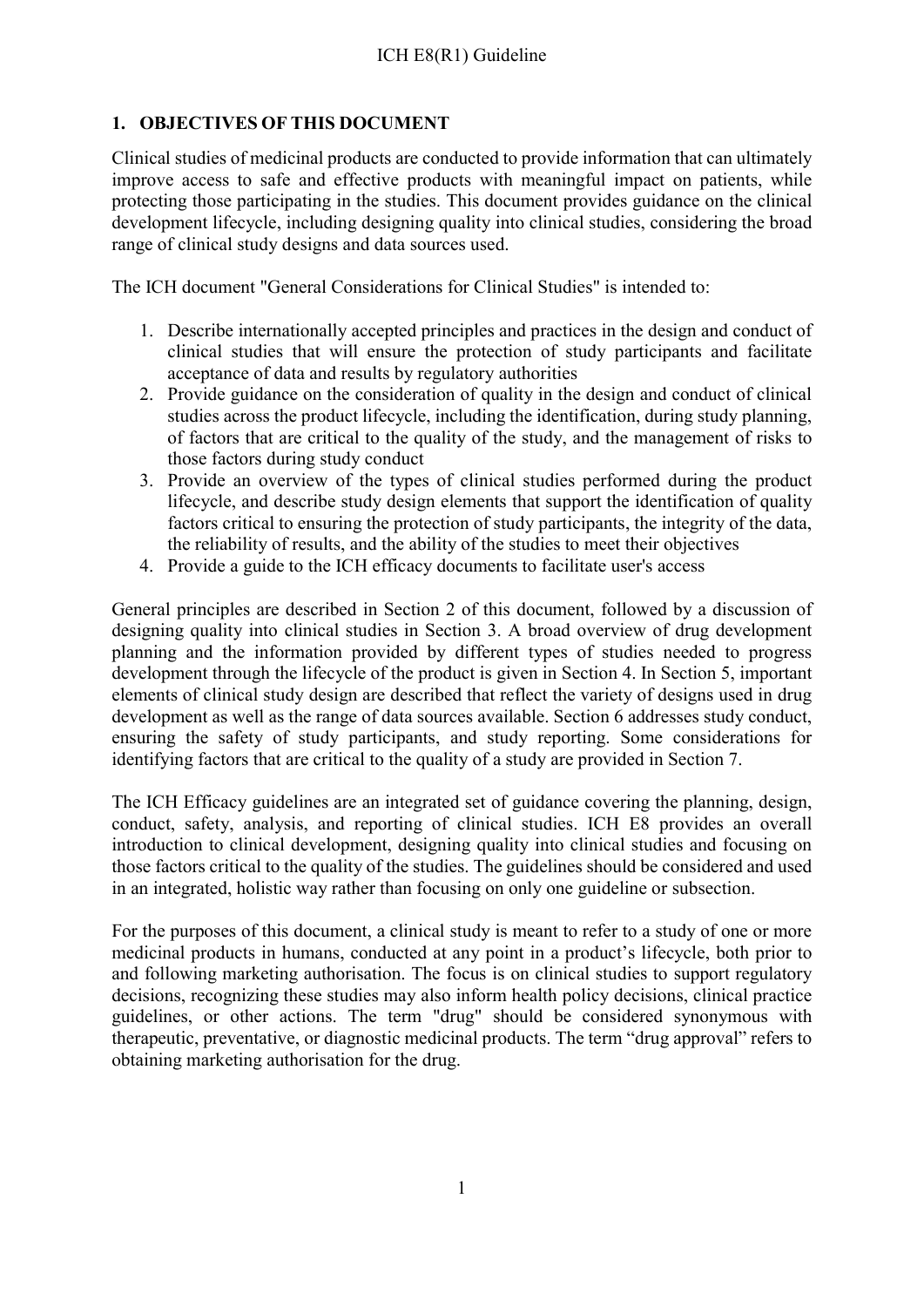# 2. GENERAL PRINCIPLES

### 2.1 Protection of Clinical Study Participants

Important principles of ethical conduct of clinical studies and the protection of participants, including special populations, have their origins in the Declaration of Helsinki and should be observed in the conduct of all human clinical investigations. These principles are stated in other ICH guidelines, in particular, ICH E6-Good Clinical Practice.

As further described in the E6 guideline, the investigator and sponsor have responsibilities for the protection of study participants together with the Institutional Review Board/Independent Ethics Committee.

The confidentiality of information that could identify participants should be protected in accordance with the applicable regulatory and legal requirement(s).

Before initiating a clinical study, sufficient information should be available to ensure that the drug is acceptably safe for the planned study in humans. Emerging non-clinical, clinical, and pharmaceutical quality data should be reviewed and evaluated, as they become available, by qualified experts to assess the potential implications for the safety of study participants. Ongoing and future studies should be appropriately adjusted as needed, to take new knowledge into consideration and to protect study participants. Throughout drug development, care should be taken to ensure all study procedures and assessments are necessary from a scientific viewpoint and do not place undue burden on study participants.

# 2.2 Scientific Approach in Clinical Study Design, Planning, Conduct, Analysis, and Reporting

The essence of clinical research is to ask important questions and answer them with appropriate studies. The primary objectives of any study should reflect the research questions and be clear and explicitly stated. Clinical studies should be designed, planned, conducted, analysed, and reported according to sound scientific principles to achieve their objectives.

Quality of a clinical study is considered in this document as fitness for purpose. The purpose of a clinical study is to generate reliable information to answer the research questions and support decision making while protecting study participants. The quality of the information generated should therefore be sufficient to support good decision making.

Quality by design in clinical research sets out to ensure that the quality of a study is driven proactively by designing quality into the study protocol and processes. This involves the use of a prospective, multidisciplinary approach to promote the quality of protocol and process design in a manner proportionate to the risks involved, and clear communication of how this will be achieved.

Across the product lifecycle, different types of studies will be conducted with different objectives and designs and may involve different data sources. For purposes of this guideline, development planning is considered to cover the entire product lifecycle (Section 4). The Annex provides a broad categorisation of study type by objective within the different stages of drug development. Studies should be rigorously designed to address the study objectives with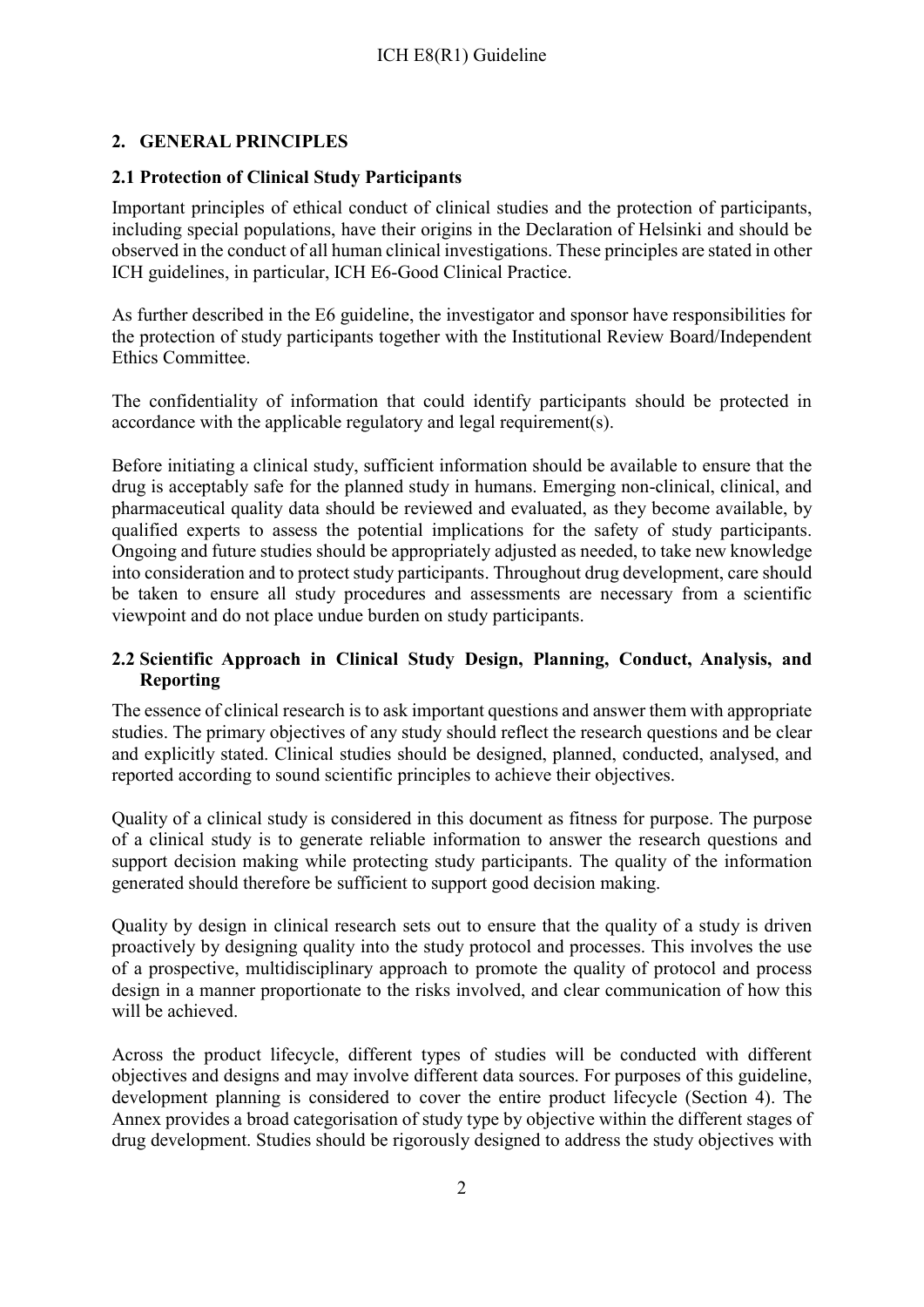careful attention to the design elements, such as the choice of study population and response variables and the use of methods to minimize biases in the findings (Section 5).

The cardinal logic behind serially conducted studies is that the results of prior studies should inform the plan of later studies. Emerging data will frequently prompt a modification of the development strategy. For example, results of a confirmatory study may suggest a need for additional human pharmacology studies.

The availability of multi-regional data as a result of the increased globalisation of drug development programmes, facilitated by the harmonisation of ICH Guidelines, minimises the need to conduct individual studies in different regions. The results of a study are often used in regulatory submissions in multiple regions, and the design should also consider the relevance of the study results for regions other than the one(s) in which the study is conducted. Further guidance is provided by ICH E5 Ethnic Factors, ICH E6, and ICH E17 Multi-Regional Clinical Trials.

Early engagement with regulatory authorities to understand local/regional requirements and expectations is encouraged and will facilitate the ability to design quality into the study.

### 2.3 Patient Input into Drug Development

Consulting with patients and/or patient organisations during drug development can help to ensure that patients' perspectives are captured. The views of patients (or of their caregivers/parents) can be valuable throughout all phases of drug development. Involving patients early in the design of a study is likely to increase trust in the study, facilitate recruitment, and promote adherence. Patients also provide their perspective of living with a condition, which may contribute to the determination, for example, of endpoints that are meaningful to patients, selection of the appropriate population and duration of the study, and use of acceptable comparators. This ultimately supports the development of drugs that are better tailored to patients' needs.

# 3. DESIGNING QUALITY INTO CLINICAL STUDIES

The quality by design approach to clinical research (Section 3.1) involves focusing on critical to quality factors to ensure the protection of the rights, safety, and wellbeing of study participants, the generation of reliable and meaningful results, and the management of risks to those factors using a risk-proportionate approach (Section 3.2). The approach is supported by the establishment of an appropriate framework for the identification and review of critical to quality factors (Section 3.3) at the time of design and planning of the study, and throughout its conduct, analysis, and reporting.

### 3.1 Quality by Design of Clinical Studies

Quality is a primary consideration in the design, planning, conduct, analysis, and reporting of clinical studies and a necessary component of clinical development programmes. The likelihood that a clinical study will answer the research questions while preventing important errors can be dramatically improved through prospective attention to the design of all components of the study protocol, procedures, associated operational plans and training. Activities such as document and data review and monitoring, where conducted retrospectively, are an important part of a quality assurance process; but, even when combined with audits, they are not sufficient to ensure quality of a clinical study.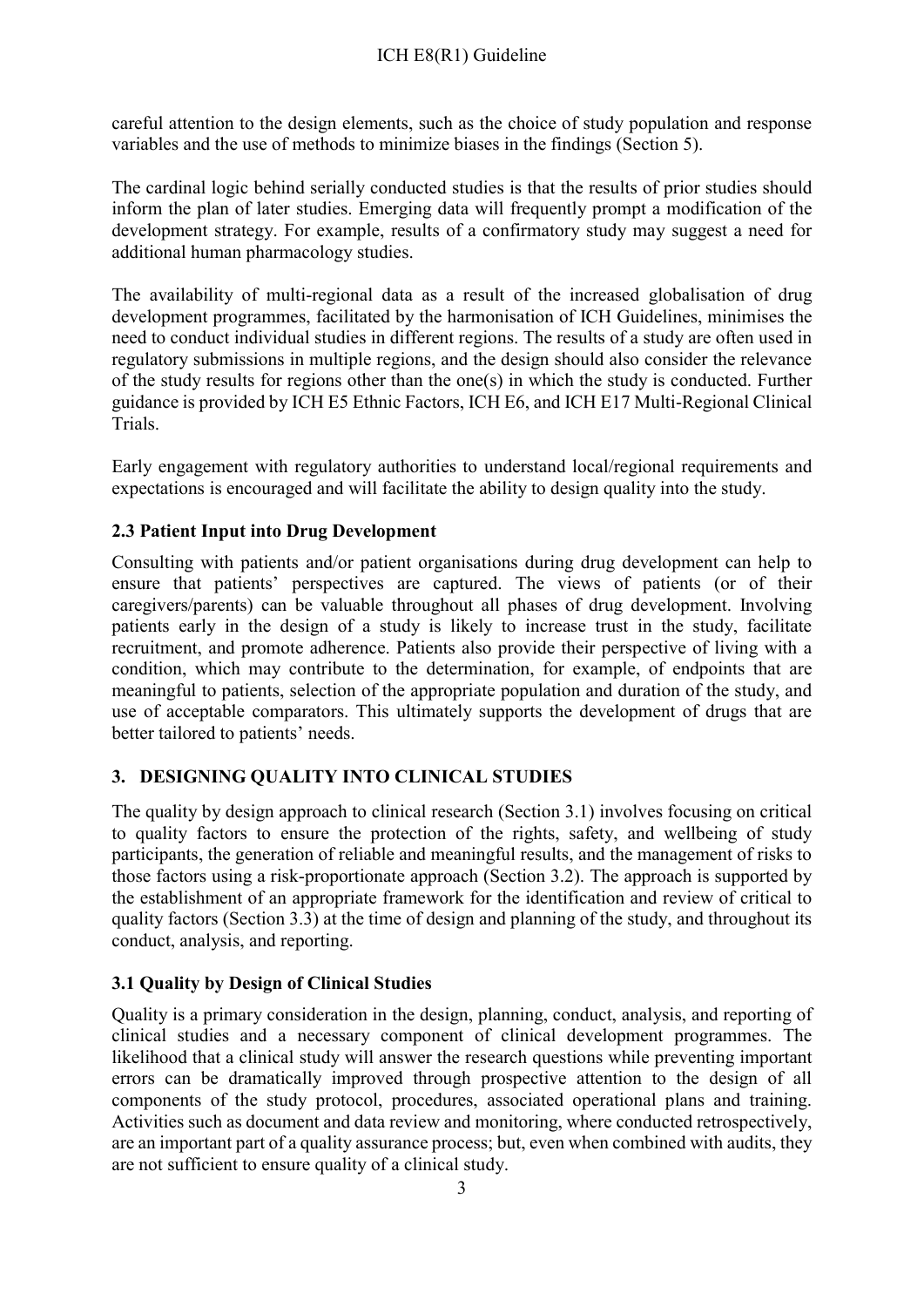Good planning and implementation of a clinical study also derive from attention to the design elements of clinical studies as described in Section 5, such as:

- the need for clear pre-defined study objectives that address the primary scientific question(s);
- selection of appropriate participants that have the disease, condition, or molecular/genetic profile that is being studied;
- use of approaches to minimise bias, such as randomisation, blinding or masking, and/or control of confounding;
- endpoints that are well-defined, measurable, clinically meaningful, and relevant to patients.

Operational criteria are also important, such as ensuring a clear understanding of the feasibility of the study, selection of suitable investigator sites, quality of specialised analytical and testing facilities and procedures, and processes that ensure data integrity.

# 3.2 Critical to Quality Factors

A basic set of factors relevant to ensuring study quality should be identified for each study. Emphasis should be given to those factors that stand out as critical to study quality. These critical to quality factors are attributes of a study whose integrity is fundamental to the protection of study participants, the reliability and interpretability of the study results, and the decisions made based on the study results. These quality factors are considered to be critical because, if their integrity were to be undermined by errors of design or conduct, the reliability or ethics of decision-making based on the results of the study would also be undermined. Critical to quality factors should also be considered holistically, so that dependencies among them can be identified. Section 7 of this document provides considerations that can help identify critical to quality factors for a study.

The design of a clinical study should reflect the state of knowledge and experience with the drug; the condition to be treated, diagnosed or prevented; the underlying biological mechanism (of both the condition and the treatment); and the population for which the drug is intended. As research progresses, knowledge increases and uncertainties about the pharmacology, safety and efficacy of a drug decrease. Knowledge of the drug at any point in development will continually inform the identification of critical to quality factors and control processes used to manage them.

The sponsor and other parties designing quality into a clinical study should identify the critical to quality factors. Having identified those factors, it is important to determine the risks that threaten their integrity and decide whether they can be accepted or should be mitigated, based on their probability, detectability and impact. Where it is decided that risks should be mitigated, the necessary control processes should be put in place and communicated, and the necessary actions taken to mitigate the risks. The term risk is used here in the context of general risk management methodology applicable to all factors of a study.

Proactive communication of the critical to quality factors and risk mitigation activities will support understanding of priorities and resource allocation by the sponsor and investigator sites. Proactive support (e.g., training to site staff, relevant to their role, and description of critical to quality factors and potential mitigation measures in the protocol) will enhance correct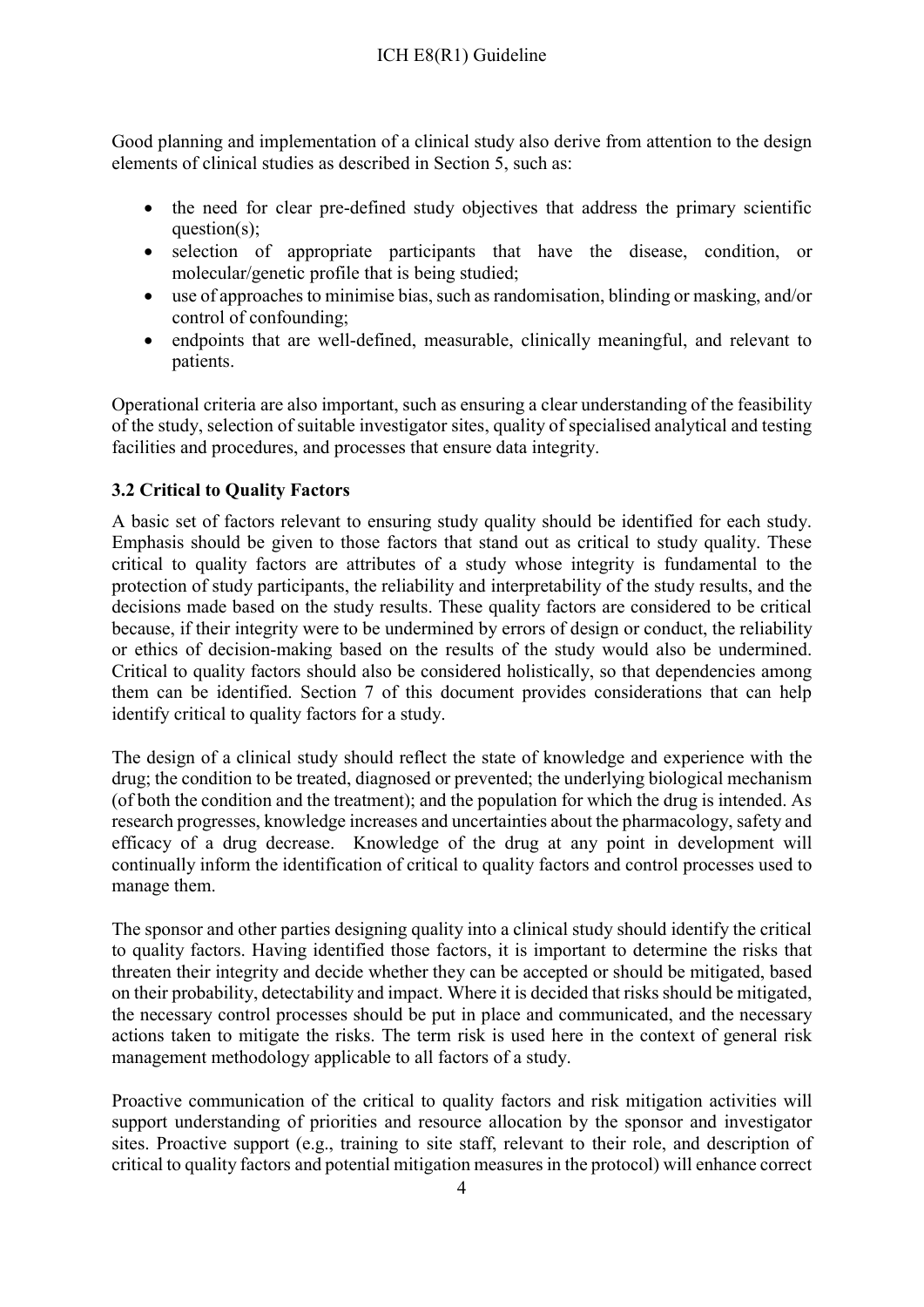implementation of study protocol, procedures, and associated operational plans and process design.

Perfection in every aspect of an activity is rarely achievable or can only be achieved by use of resources that are out of proportion to the benefit obtained. The quality factors should be prioritised to identify those that are critical to the study, at the time of the study design, and study procedures should be proportionate to the risks inherent in the study and the importance of the information collected. The critical to quality factors should be clear and should not be cluttered with minor issues (e.g., due to extensive secondary objectives or processes/data collection not linked to the proper protection of the study participants and/or primary study objectives).

# 3.3 Approach to Identifying the Critical to Quality Factors

A key aspect of a quality approach to study design is to ask whether the objectives being addressed by the study are clearly articulated; whether the study is designed to meet the research question it sets out to address; whether these questions are meaningful to patients; and whether the study hypotheses are specific and scientifically valid. The approach to the identification of the critical to quality factors should consider whether those objectives can be met, well and most efficiently, by the chosen design and data sources. Patient consultation early in the study design process can contribute to this approach and ultimately help to identify the critical to quality factors. Study designs should be operationally feasible and avoid unnecessary complexity. Protocols and case report forms/data collection methods should enable the study to be conducted as designed and avoid unnecessary data collection.

Identification of critical to quality factors will be enhanced by approaches that include the following elements:

# 3.3.1 Establishing a Culture that Supports Open Dialogue

Creating a culture that values and rewards critical thinking and open, proactive dialogue about what is critical to quality for a particular study or development programme, going beyond sole reliance on tools and checklists, is encouraged. Open dialogue can facilitate the development of innovative methods for ensuring quality.

Inflexible, "one size fits all" approaches should be discouraged. Standardised operating procedures are necessary and beneficial for conducting good quality clinical studies, but study specific strategies and actions are also needed to effectively and efficiently support quality in a study.

Evidence used to inform the study design should be gathered and reviewed, before and during the study, in a transparent manner, while acknowledging gaps in data and conflicting data, where present and known, and anticipating the possible emergence of such gaps or conflicts.

# 3.3.2 Focusing on Activities Essential to the Study

Efforts should be focused on activities that are essential to the reliability and meaningfulness of study outcomes for patients and public health, and the safe, ethical conduct of the study for participants. Consideration should be given to eliminating nonessential activities and data collection from the study to increase quality by simplifying conduct, improving study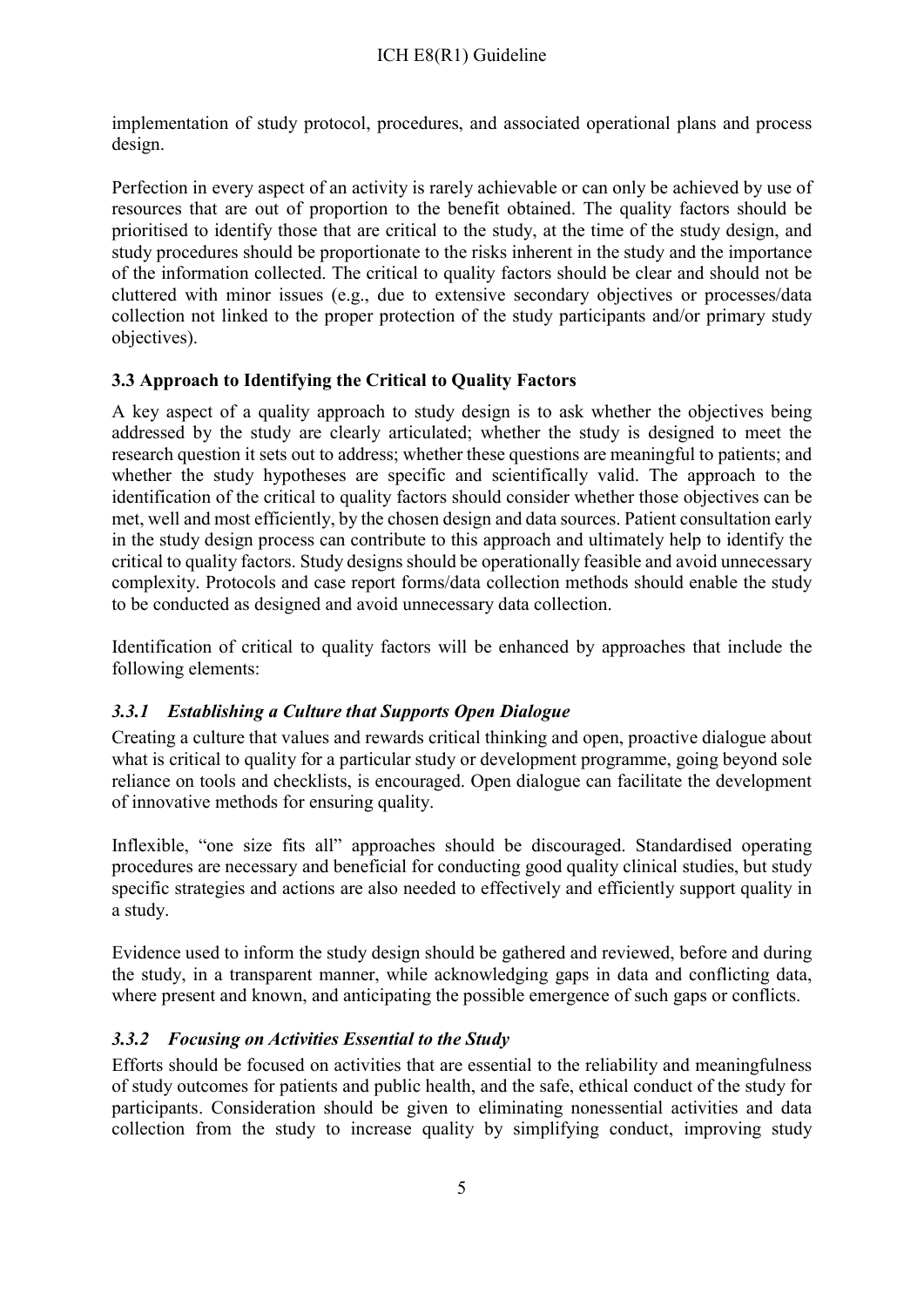efficiency, and targeting resources to critical areas. Resources should be deployed to identify and prevent or control errors that matter.

# 3.3.3 Engaging Stakeholders in Study Design

Clinical study design is best informed by input from a broad range of stakeholders, including patients and healthcare providers. It should be open to challenge by subject matter experts and stakeholders from outside, as well as within, the sponsor organisation.

The process of building quality into the study may be informed by participation of those directly involved in successful completion of the study such as clinical investigators, study coordinators and other site staff, and patients/patient organisations. Clinical investigators and potential study participants have valuable insights into the feasibility of enrolling participants who meet proposed eligibility criteria, whether scheduled study visits and procedures may be overly burdensome and lead to early dropouts, and the general relevance of study endpoints and study settings to the targeted patient population. They may also provide insight into the value of a treatment in the context of ethical issues, culture, region, demographics, and other characteristics of subgroups within a targeted patient population.

Early engagement with regulatory authorities is encouraged, particularly when a study has novel elements considered critical to quality (e.g., defining patient populations, procedures, or endpoints).

# 3.3.4 Reviewing Critical to Quality Factors

Accumulated experience and knowledge, together with periodic review of critical to quality factors should be used to determine whether adjustments to risk control mechanisms are needed, because new or unanticipated issues may arise once the study has begun.

Studies with adaptive features and/or interim decision points need specific attention during proactive planning and ongoing review of critical to quality factors, and risk management (ICH E9 Statistical Principles for Clinical Trials).

### 3.3.5 Critical to Quality Factors in Operational Practice

The foundation of a successful study is a protocol that is both scientifically sound and operationally feasible. A feasibility assessment involves consideration of study design and implementation elements that could impact the successful completion of clinical development from an operational perspective.

Feasibility considerations also include but are not limited to regional differences in medical practice and patient populations, the availability of qualified investigators/site personnel with experience in conducting a clinical study (ICH E6), availability of equipment and facilities required to successfully conduct the study, availability of the targeted patient population, and ability to enrol a sufficient number of participants to meet the study objectives. The retention and follow up of study participants are also key critical to quality factors. Consideration of these and other critical to quality factors relating to study feasibility can inform study design and enhance quality implementation.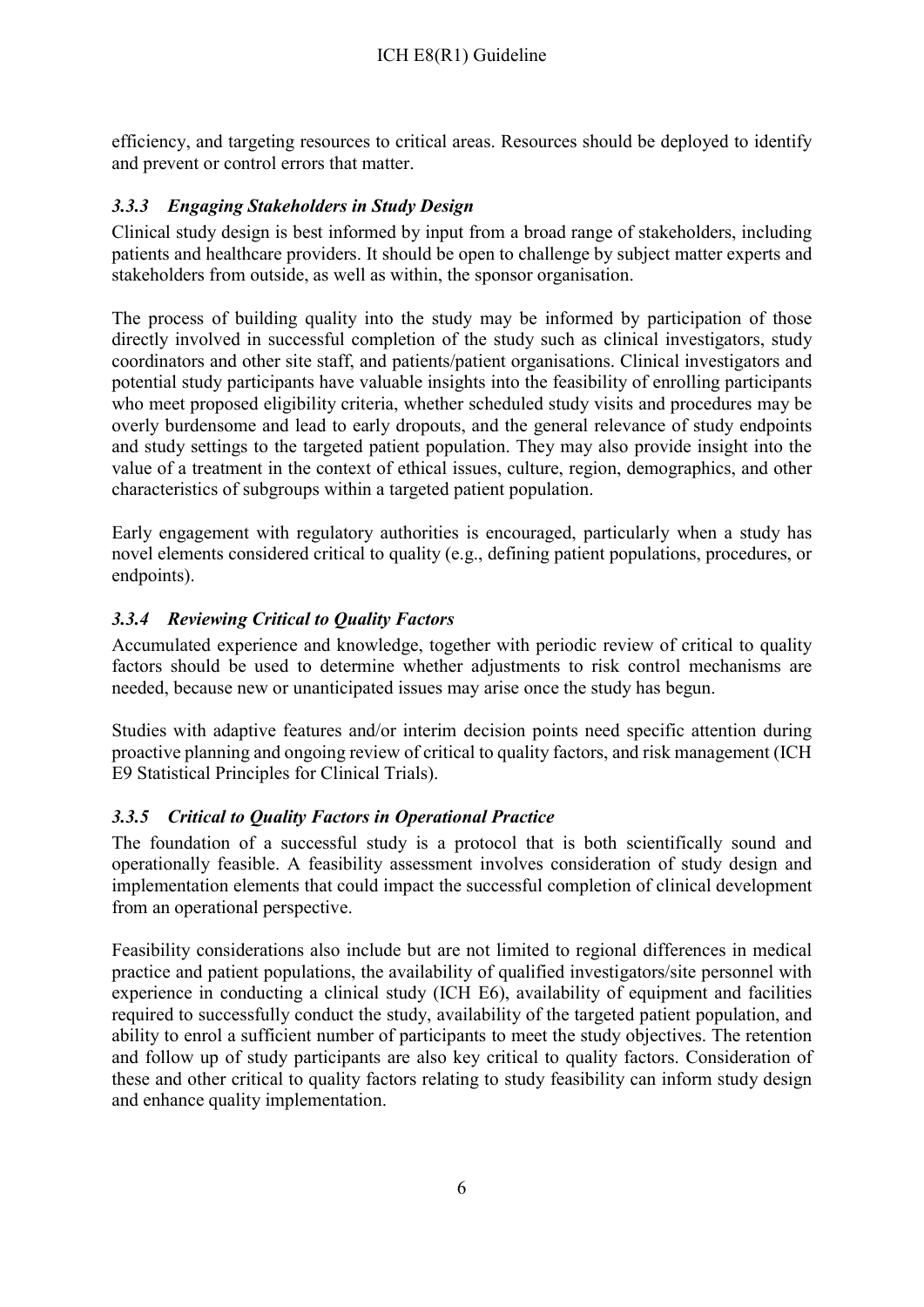# 4. DRUG DEVELOPMENT PLANNING

This section provides general principles to consider in drug development planning. Drug development planning adheres to the principles of scientific research and good study design that ensure the reliability and interpretability of results. Efficient drug development includes appropriately planned interactions with regulatory authorities throughout development to ensure alignment with requirements for product quality and to support approval in the condition or disease, including possible post-approval studies to address remaining questions. Throughout this process there is critical attention to the protection of the rights, safety and wellbeing of study participants.

Drug development planning builds on knowledge acquired throughout the investigational process to reduce levels of uncertainty as the process moves from target identification through non-clinical and clinical evaluation. Such planning encompasses quality of medicinal product, including chemistry, manufacturing and controls (CMC), and non-clinical and clinical studies (pre and post-approval). Modelling and simulation may inform drug development throughout the process. Planning may also include regional considerations for product introduction into the market, such as health technology assessments.

It is important to ensure that the experiences, perspectives, needs, and priorities of relevant stakeholders relating to the development and evaluation of the drug throughout its lifecycle are captured and meaningfully incorporated into drug development planning.

Clinical development may also feature requirements for co-development of validated biomarkers, diagnostic testing, or devices that facilitate the safe and effective use of a drug.

The types of studies that may contribute to drug development are described in subsections 4.2 and 4.3 and summarised in the Annex.

### 4.1 Quality of Investigational Medicinal Product

Ensuring adequate quality and characterisation of physicochemical properties of investigational medicinal product is an important element in planning a drug development programme and is addressed in ICH and regional quality guidelines. More extensive characterisation may be required for complex or biological products. Formulations should be well characterised in the drug development plan, including information on bioavailability, wherever feasible, and should be appropriate for the stage of drug development and the targeted patient population. Age-appropriate formulation development may be a consideration when clinical studies are planned in paediatric populations (ICH E11- E11A Clinical Trials in Pediatric Population).

Evaluation of the quality of a drug may extend to devices required for its administration or a companion diagnostic to identify the targeted population.

Changes in a product during development should be supported by comparability data to ensure the ability to interpret study results across the development programme. This includes establishing links between formulations through bioequivalence studies or other means.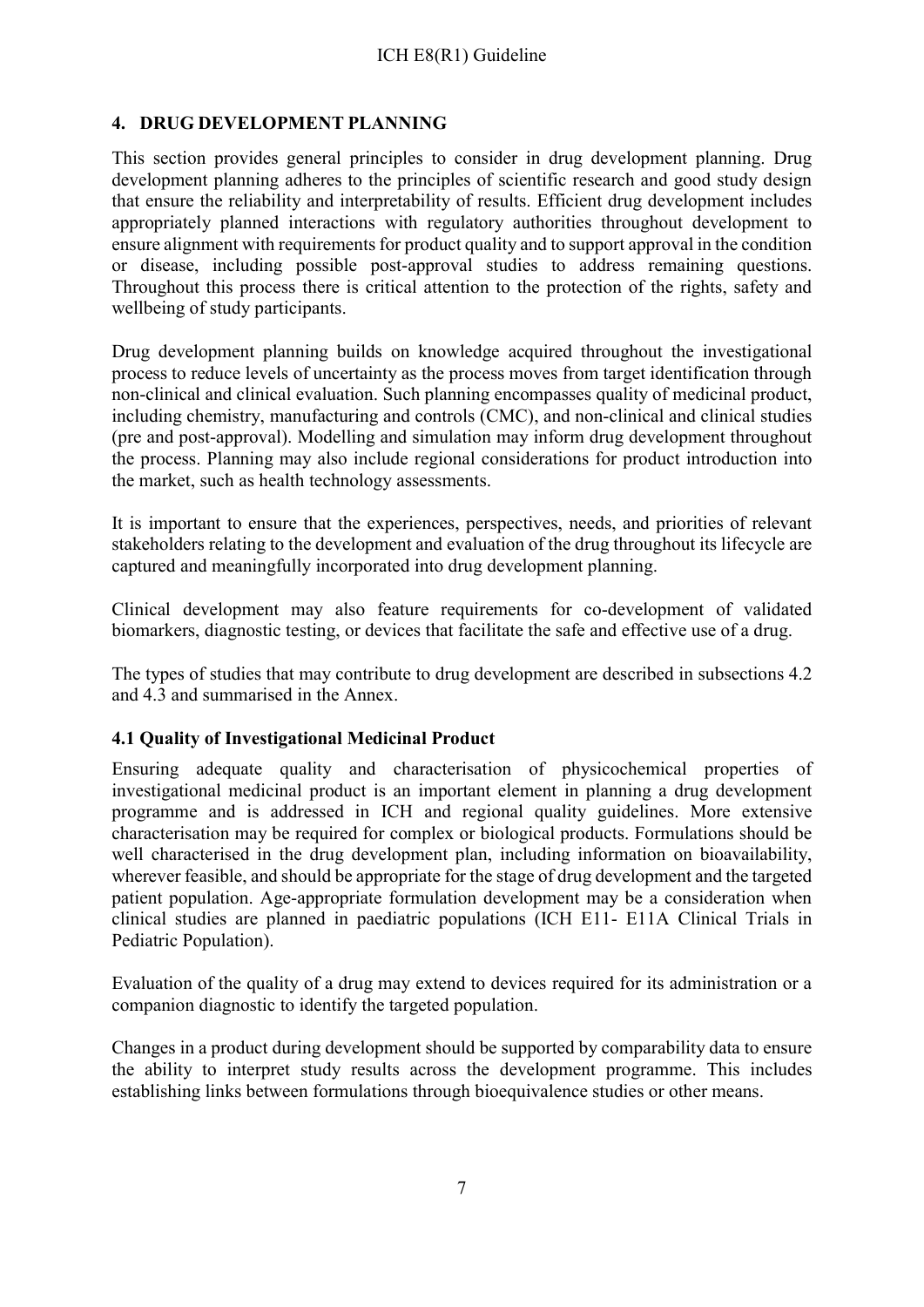#### 4.2 Non-Clinical Studies

Guidance on non-clinical safety studies is provided in ICH M3 Nonclinical Safety Studies, ICH Safety (S) Guidelines and related Q&A documents, as well as in regional guidance. The nonclinical assessment usually includes toxicology, carcinogenicity, immunogenicity, pharmacology, pharmacokinetics, and other evaluations to support clinical studies (and may encompass evidence generated in in vivo and in vitro models, and by modelling and simulation). The scope of non-clinical studies, and their timing with respect to clinical studies, depend on a variety of factors that inform further development, such as the drug's chemical or molecular properties; pharmacological basis of principal effects (mechanism of action); route(s) of administration; absorption, distribution, metabolism, and excretion (ADME); physiological effects on organ systems; dose/concentration-response relationships; metabolites; and duration of action and use. Use of the drug in special populations (e.g., pregnant or breast-feeding women, children) may require additional non-clinical assessments. Guidance for non-clinical safety studies to support human clinical studies in special populations should be reviewed (see, e.g., ICH S5 Reproductive Toxicology, S11 Nonclinical Paediatric Safety, and M3).

Assessment of the preclinical characteristics, including physiological and toxicological effects of the drug, serve to inform clinical study design and planned use in humans. Before proceeding to studies in humans there should be sufficient non-clinical information to support initial human doses and duration of exposure.

#### 4.3 Clinical Studies

Clinical drug development, defined as studying the drug in humans, is conducted in a sequence that builds on knowledge accumulated from non-clinical and previous clinical studies. The structure of the drug development programme will be shaped by many considerations and comprised of studies with different objectives, different designs, and different dependencies. The Annex provides an illustrative list of example studies and their objectives. Although clinical drug development is often described as consisting of four temporal phases (phases 1- 4), it is important to appreciate that the phase concept is a description and not a requirement, and that the phases of drug development may overlap or be combined.

To develop new drugs efficiently, it is essential to identify their characteristics in the early stages of development and to plan an appropriate development programme based on this profile. Initial clinical studies may be more limited in size and duration to provide an early evaluation of short-term safety and tolerability as well as proof of concept of efficacy. These studies may provide pharmacodynamic, pharmacokinetic, and other information needed to choose a suitable dosage range and/or administration schedule to inform further clinical studies. As more information is known about the drug, clinical studies may expand in size and duration, may include more diverse study populations, and may include more secondary endpoints in addition to the primary measures of efficacy. Throughout development, new data may suggest the need for additional studies.

The use of biomarkers has the potential to facilitate the availability of safer and more effective drugs, to guide dose selection, and to enhance a drug's benefit-risk profile (see ICH E16 Qualification of Genomic Biomarkers) and may be considered throughout drug development. Clinical studies may evaluate the use of biomarkers to better target patients more likely to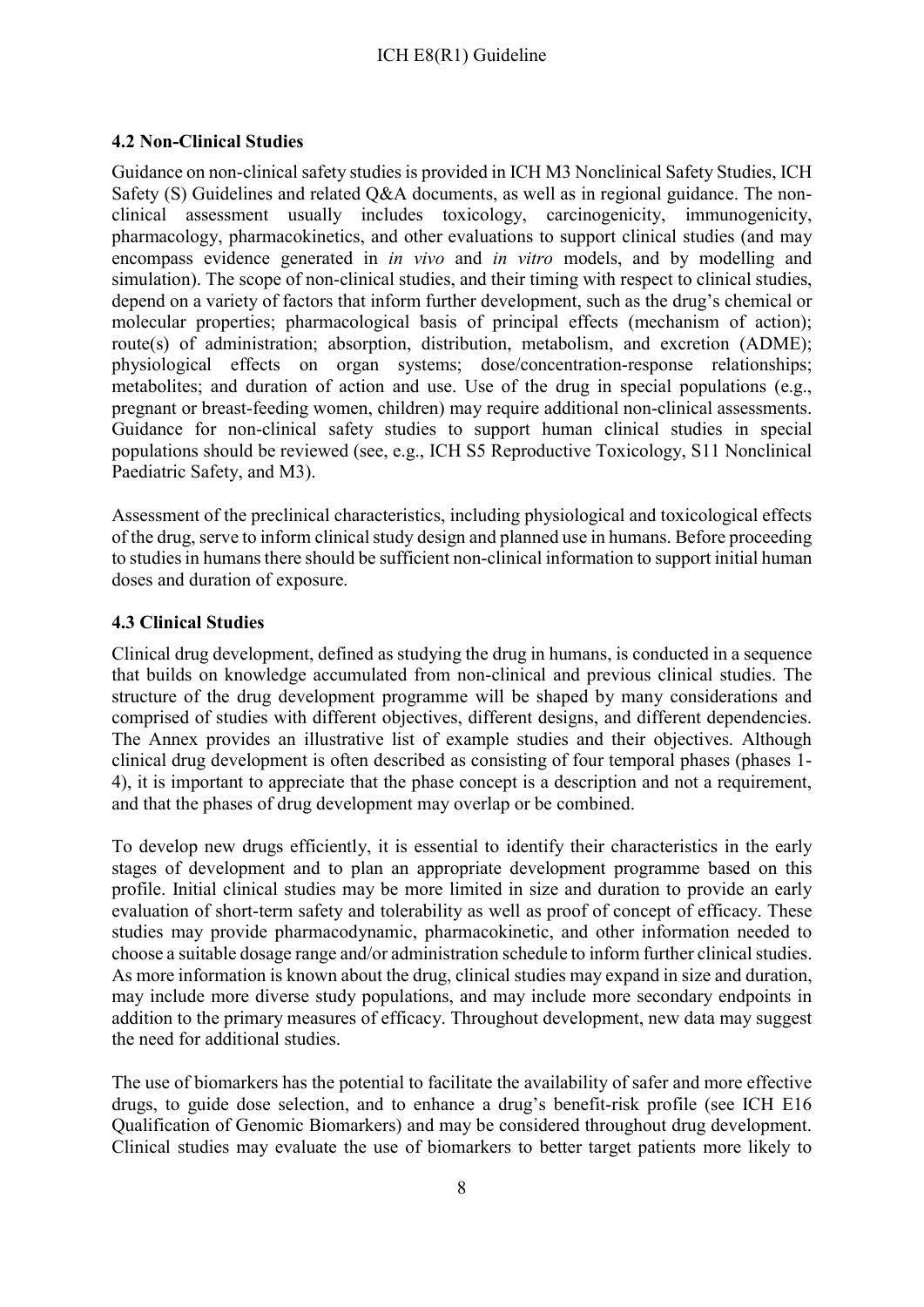benefit and less likely to experience adverse reactions, or as intermediate endpoints that could predict clinical response.

The following subsections describe the types of studies that typically span clinical development from the first studies in humans through late development and post-approval.

# 4.3.1 Human Pharmacology

The protection of study participants should always be the first priority when designing early clinical studies, especially for the initial administration of an investigational product to humans (usually referred to as phase 1). These studies may be conducted in healthy volunteer participants or in a selected population of patients who have the condition or the disease, depending on drug properties and the objectives of the development programme.

These studies typically address one or a combination of the following aspects:

# 4.3.1.1 Estimation of Initial Safety and Tolerability

The initial and subsequent administration of a drug to humans is usually intended to determine the tolerability of the dose range expected to be evaluated in later clinical studies and to determine the nature of adverse reactions that can be expected. These studies typically include both single and multiple dose administration.

# 4.3.1.2 Pharmacokinetics

Characterisation of a drug's absorption, distribution, metabolism, and excretion continues throughout the development programme, but the preliminary characterisation is an essential early goal. Pharmacokinetic studies are particularly important to assess the clearance of the drug and to anticipate possible accumulation of parent drug or metabolites, interactions with metabolic enzymes and transporters, and potential drug-drug interactions. Some pharmacokinetic studies are commonly conducted in later phases to answer more specialised questions. For orally administered drugs, the study of food effects on bioavailability is important to inform the dosing instructions in relation to food. Obtaining pharmacokinetic information in sub-populations with potentially different metabolism or excretion, such as patients with renal or hepatic impairment, geriatric patients, children, and ethnic subgroups should be considered (ICH E4 Dose-Response Studies, E7 Clinical Trials in Geriatric Population, E11, and E5, respectively).

# 4.3.1.3 Pharmacodynamics & Early Measurement of Drug Activity

Depending on the drug and the endpoint of interest, pharmacodynamic studies and studies relating drug levels to response (PK/PD studies) may be conducted in healthy volunteer participants or in patients with the condition or disease. If there is an appropriate measure, pharmacodynamic data can provide early estimates of activity and efficacy and may guide the dosage and dose regimen in later studies.

# 4.3.2 Exploratory and Confirmatory Safety and Efficacy Studies

After initial clinical studies provide sufficient information on safety, clinical pharmacology and dose, exploratory and confirmatory studies (usually referred to as phases 2 and 3, respectively) are conducted to further evaluate both the safety and efficacy of the drug. Depending on the nature of the drug and the patient population, this objective may be combined in a single or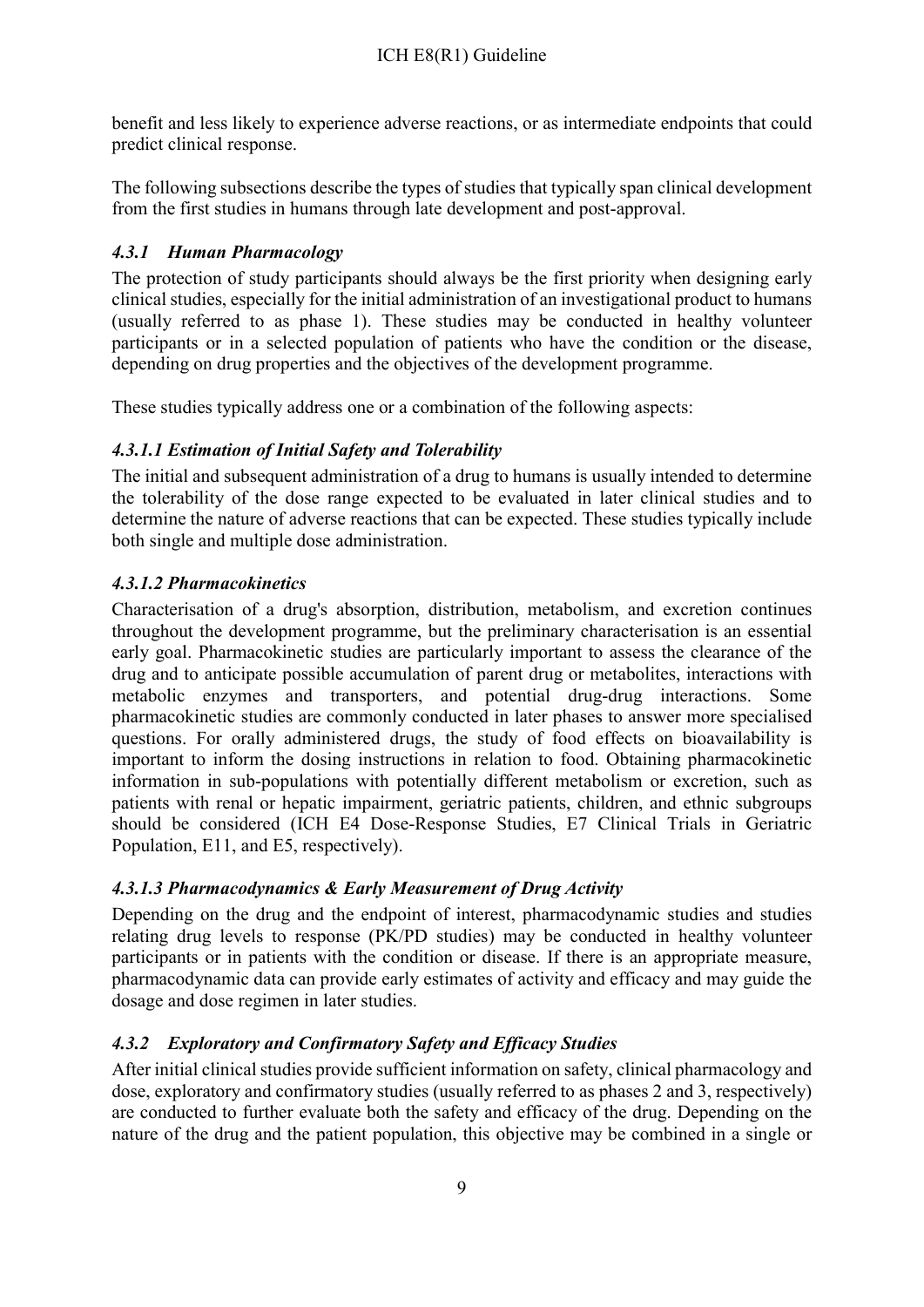small number of studies. Exploratory and confirmatory studies may use a variety of study designs depending on the objective of the study.

Exploratory studies are designed to investigate safety and efficacy in a selected population of patients for whom the drug is intended. Additionally, these studies aim to refine the effective dose(s) and regimen, refine the definition of the targeted population, provide a more robust safety profile for the drug, and include evaluation of potential study endpoints for subsequent studies. Exploratory studies may provide information on the identification and determination of factors that affect the treatment effect and, possibly combined with modelling and simulation, serve to support the design of later confirmatory studies.

Confirmatory studies are designed to confirm the preliminary evidence accumulated in earlier clinical studies that a drug is safe and effective for use for the intended indication and recipient population. These studies are often intended to provide an adequate basis for marketing approval, and to support adequate instructions for use of the drug and official product information. They aim to evaluate the drug in participants with or at risk of the condition or disease who represent those who will receive the drug once approved. This may include investigating subgroups of patients with frequently occurring or potentially relevant comorbidities (e.g., cardiovascular disease, diabetes, hepatic and renal impairment) to characterise the safe and effective use of the drug in patients with these conditions.

Confirmatory studies may evaluate the efficacy and safety of more than one dose or the use of the drug in different stages of disease or in combination with one or more other drugs. If the intent is to administer a drug for a long period of time, then studies involving extended exposure to the drug should be conducted (ICH E1 Clinical Safety for Drugs used in Long-Term Treatment). Irrespective of the intended duration of administration, the duration of effect of the drug will also inform the duration of follow-up.

Study endpoints selected for confirmatory studies should be clinically relevant and reflect disease burden or be of adequate surrogacy for predicting disease burden or sequelae.

# 4.3.3 Special Populations

Some groups in the general population require additional investigation during drug development because they have unique risk/benefit considerations, or because they can be anticipated to need modification of the dose or schedule of a drug. ICH E5 and E17 provide a framework for evaluating the impact of ethnic factors on a drug's effect. Particular attention should be paid to the ethical considerations related to informed consent in vulnerable populations (ICH E6 and E11). Studies in special populations may be conducted during any phase of development to understand the drug effects in these populations. Some considerations of special populations are the following:

### 4.3.3.1 Investigations in pregnant women

Investigation of drugs that may be used in pregnancy is important. Where pregnant women volunteer to be enrolled in a clinical study, or a participant becomes pregnant while participating in a clinical study, follow-up evaluation of the pregnancy and its outcome and the reporting of outcomes are necessary.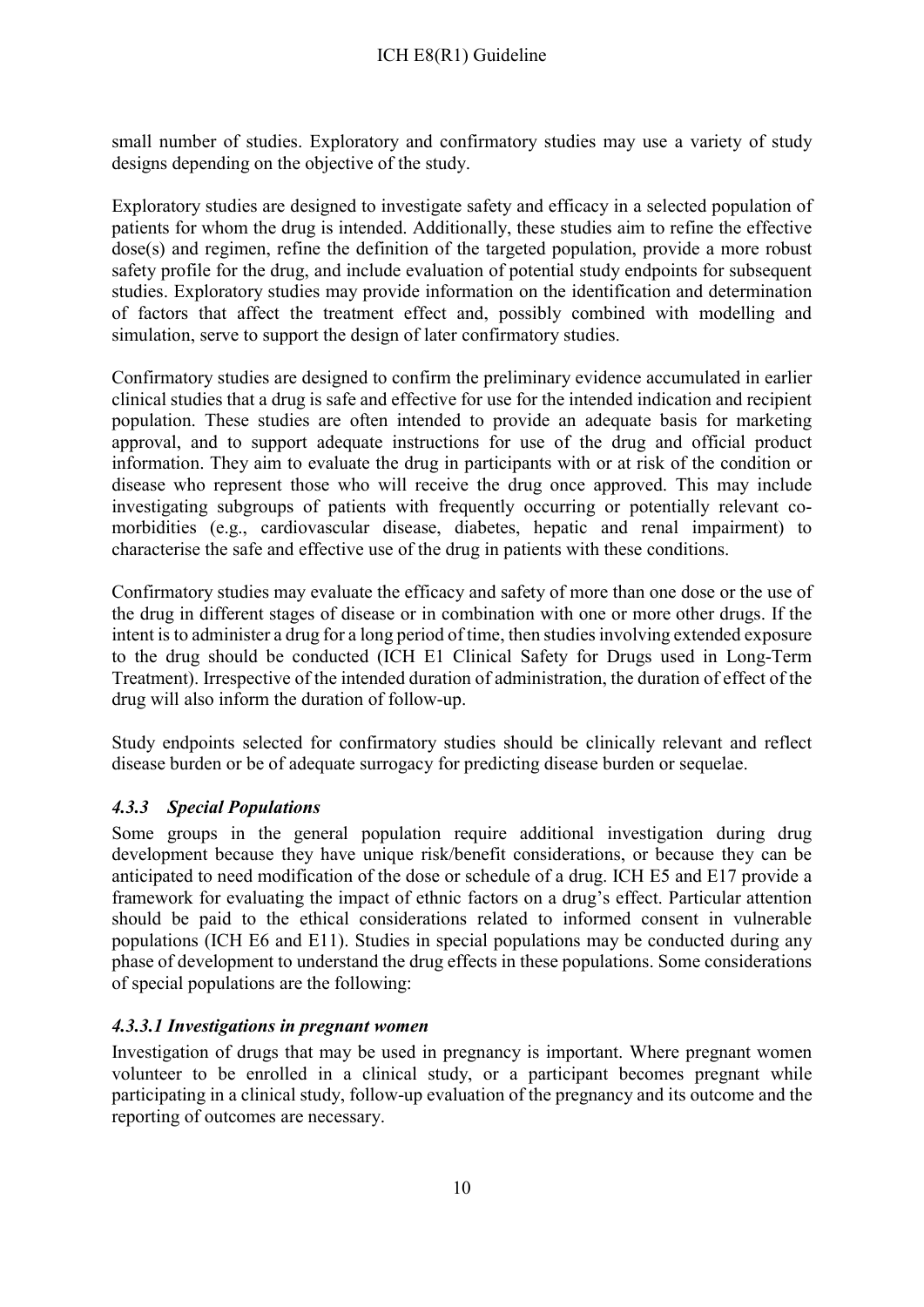# 4.3.3.2 Investigations in lactating women

Excretion of the drug or its metabolites into human milk should be examined where applicable and feasible. When nursing mothers are enrolled in clinical studies their babies are usually also monitored for the effects of the drug.

# 4.3.3.3 Investigations in children

ICH E11 provides an outline of critical issues in paediatric drug development and approaches to the safe, efficient, and ethical study of drugs in paediatric populations.

# 4.3.3.4 Investigations in geriatric populations

ICH E7 provides an outline of critical issues in developing drugs for use in geriatric populations and approaches to their safe, efficient, and ethical study.

### 4.3.4 Post-Approval Studies

After the approval of a drug, additional studies may be conducted to further understand the safety and efficacy of the drug in its approved indication (usually referred to as phase 4). These are studies that were not considered necessary for approval but are often important for optimising the drug's use. They may be of any type but should have valid scientific objectives. Post-approval studies may be conducted to address a regulatory requirement.

Post-approval studies may be performed to provide additional information on the efficacy, safety, and use of the drug in populations more diverse than included in the studies conducted prior to marketing authorisation. Studies with long-term follow-up or with comparisons to other treatment options or standards of care may provide important information on safety and efficacy. Commonly conducted studies include additional drug-drug interaction, dose-response or safety studies and studies designed to support use under the approved indication (e.g., mortality/morbidity studies, epidemiological studies). These studies may explore use of the drug in the real-world setting of clinical practice and may also inform health economics and health technology assessments.

### 4.4 Additional Development

After initial approval, drug development may continue with studies of new or modified indications in new patient populations, new dosage regimens, or new routes of administration. If a new dose, formulation, or combination is studied, additional non-clinical and/or human pharmacology studies may be indicated. Data from previous studies or from clinical experience with the approved drug may inform these programmes.

### 5. DESIGN ELEMENTS AND DATA SOURCES FOR CLINICAL STUDIES

Study objectives impact the choice of study design and data sources, which in turn impact the strength of a study to support regulatory decisions and clinical practice. As discussed in Section 4, there are a wide variety of study objectives in drug development. Similarly, there is a wide range of study designs and data sources to address these objectives. Sections 5.1 through 5.6 discuss key elements that may be used to define the study design, and Section 5.7 discusses the various data sources that may be used for the study.

Clear objectives will help to specify the study design, and conversely, the process of specifying the design may help to further clarify the objectives. At the design stage, the objectives may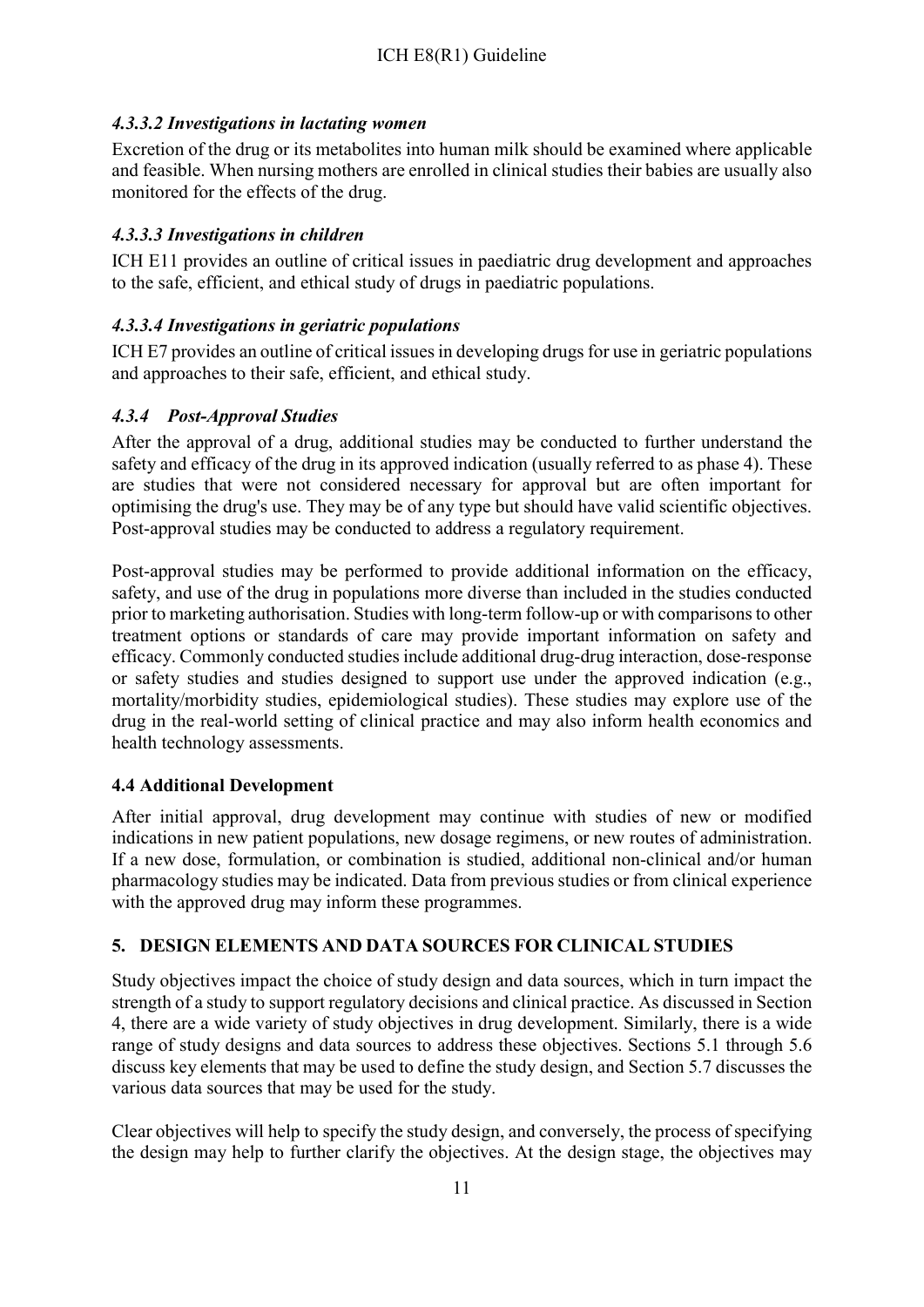need to be modified if substantial practical considerations and limitations or other risks to critical to quality factors are identified. The study objectives are further refined through specification of estimands. Estimands, discussed in ICH E9(R1) Addendum: Statistical Principles for Clinical Trials, provide a precise description of the treatment effects reflecting the clinical questions posed by the study objectives. The estimand summarises at a population level what the outcomes would be in the same patients under the different treatment conditions being compared.

An important distinction between studies is whether the allocation of individuals to the study drug(s) is controlled by the study procedures or allocation to the drug is not controlled but exposure to the drug(s) is observed in the study. In this document, the former case is referred to as an interventional study and the latter case is referred to as an observational study.

Interventional studies, and in particular randomised studies, play a central role in drug development, as they can better control biases. The designs of randomised studies range from simple parallel group designs to more complex variants. For example, adaptive design studies allow prospectively planned modifications to the study, such as changes in the population studied or changes in doses of the drug studied over the course of the study, based on accumulating data. Master protocol studies allow for the investigation of multiple drugs or multiple conditions under a shared framework. Platform studies allow for multiple drugs to be investigated in a continuous manner, with different drugs entering the study at different times and leaving the study based on pre-specified decision rules.

Studies without randomisation (whether interventional or observational) can play a role as well in certain settings when randomisation is not feasible. Observational studies are often conducted post-approval but can be of utility as complementary sources of evidence during development and across the life cycle of a drug.

Along with the breadth of study designs, there are multiple sources of data that studies may employ. Traditionally, studies have used study-specific data collection processes. Data such as that obtained from electronic medical records or digital health technologies may be leveraged to increase the efficiency of studies or generalisability of study results.

This section presents important elements that define the design of a clinical study including population, treatment, control group, response variable, methods to reduce bias, statistical analysis, and data sources. It is intended to assist in identifying the critical to quality factors necessary to achieve the study objectives, while also enabling flexibility in study design and promoting efficiency in study conduct. Although the focus is on interventional studies, the discussion is intended to apply to both interventional and observational studies. The elements outlined here are expected to be relevant to study types and data sources that are used in clinical studies now and that may be developed in the future.

#### 5.1 Study Population

The population to be studied should be chosen to support the study objectives and is defined through the inclusion and exclusion criteria for the study. The degree to which a study succeeds in enrolling the desired population will impact the ability of the study to meet its objectives.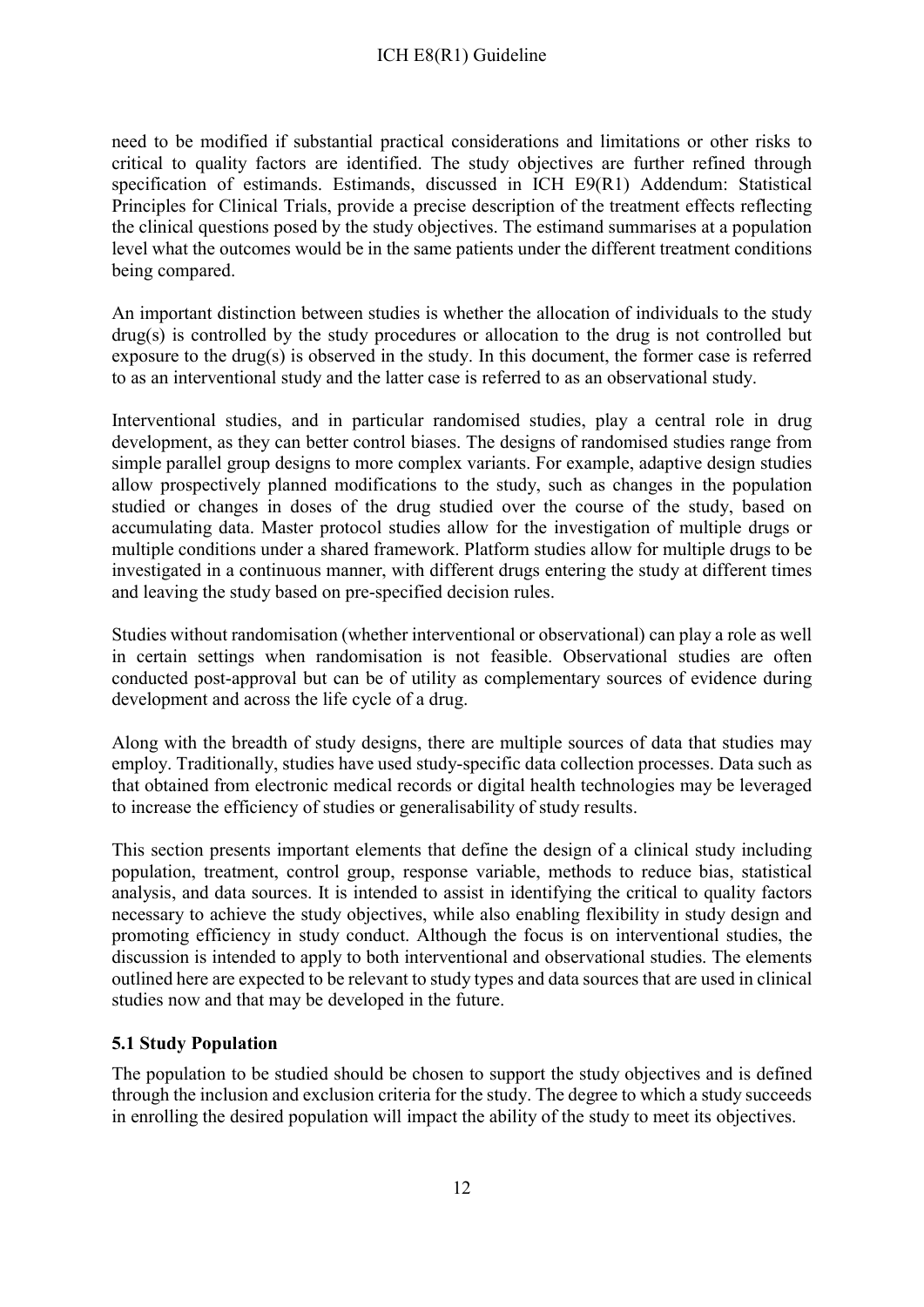The study population may be narrowly defined to reduce the risk to study participants or to maximise the sensitivity of the study for detecting a certain effect. Conversely, it may be broadly defined to more closely represent the diverse populations for which the drug is intended. In general, studies conducted early in a development programme, when little is known about the safety of the drug, are more homogeneous in study population definitions. Studies conducted in the later phases of drug development or post-approval are often more heterogeneous in study population definitions. Such studies should involve participants who are representative of the diverse populations which will receive the intervention in clinical practice. Available knowledge about participant characteristics that may predict disease outcomes or effects of the intervention can be used to further define the study population.

The number of participants (sample size) in a study should be large enough to provide a reliable answer to the questions addressed (see ICH E9). This number is usually determined by the primary objective of the study. If the sample size is determined on some other basis, then this should be made clear and justified. For example, a sample size determined to address safety questions or meet important secondary objectives may need larger numbers of participants than needed for addressing the primary efficacy question (see ICH E1). If study objectives include obtaining information on certain subgroups, then efforts should be made to ensure adequate representation of these subgroups.

### 5.2 Treatment Description

The treatment(s), including controls, under study should be described explicitly and specifically. These might be individual treatments (including different doses or regimens), combinations of treatments, or no treatments, and can include specification of background treatments. The definition of treatments should align with the objectives of the study (ICH E9(R1)). For example, if the objective of the study is to understand the effect of the treatment in clinical practice, the study may specify that the background treatment, if any, is up to the discretion of the participants and healthcare providers. If the objectives are to understand the effect of the drug when added to a specific background treatment, the background treatment should be defined explicitly and specifically for all groups including controls.

### 5.3 Choice of Control Group

The major purpose of a control group is to separate the effect of the treatment(s) from the effects of other factors such as natural course of the disease, other medical care received, or observer or patient expectations (E10 Choice of Control Group in Clinical Trials). The treatment effect of interest may be the effect relative to not receiving the drug or the effect relative to receiving other therapies. Comparisons may be made with placebo, no treatment, standard of care, other treatments, or different doses of the drug under investigation.

The source of control group data may be internal or external to the study. The intent of using an internal control group is to help ensure that the only differences between treatment groups are due to the treatment they receive and not due to differences in the selection of participants, the timing and measurement of study outcomes, or other differences. A special case of an internal control group is when each participant serves as their own internal control by receiving the drug and control at different points of time. With use of an external control group, individuals are selected from an external source, and the individuals may have been treated at an earlier time (historical control group) or during the same time but in another setting than participants in the study.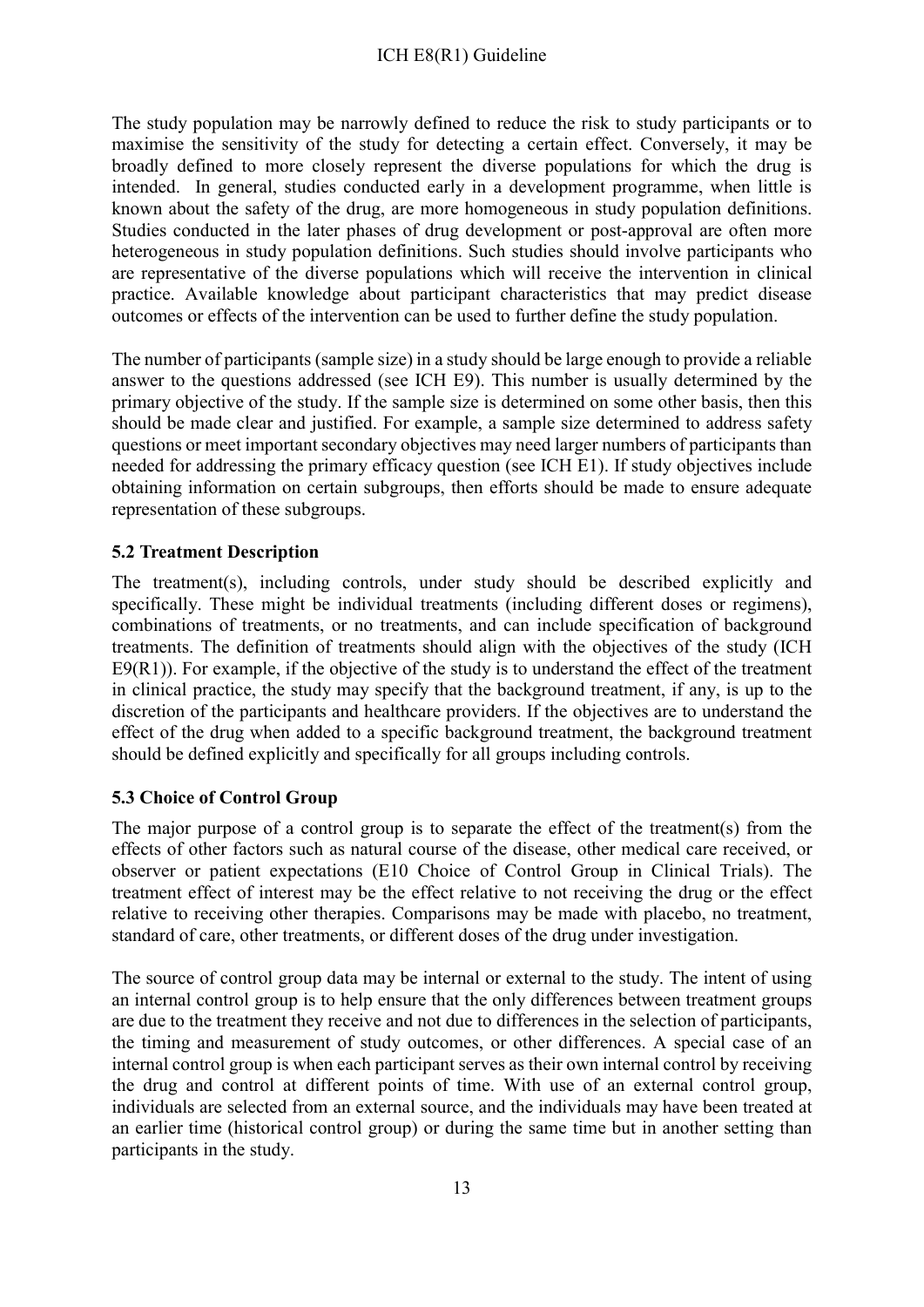Important limitations of the use of external controls are discussed in ICH E10. Particular care is needed to minimise the likelihood of erroneous inference. The use of an external control requires that the disease course is well known and predictable. External control individuals may differ from study participants with respect to demographic and background characteristics (e.g., medical history, concurrent diseases). In addition, external control individuals may differ from participants in the study with respect to concurrent care and the measurement of study outcomes and other data elements. Because the use of internal controls generally mitigates the potential for bias better than external controls, particularly in conjunction with randomisation, the suitability of the use and choice of external control should be carefully considered and justified. Section 5.5 discusses the sources of bias which can arise in observational studies and is relevant to the use of external controls.

Participant level data may not be available for some choices of external control groups. Summary measures may be available to form the basis of comparisons with treated participants to estimate drug effects and test hypotheses about those effects. There is, however, less ability to control for differences in characteristics between study individuals in the external control group and study participants in the internal treatment groups in making these comparisons or examining the quality and completeness of individual data elements. Additionally, there may not be the ability to examine subgroups or modify the response variable to be consistent with the response variable used in the study.

#### 5.4 Response Variables

A response variable is an attribute of interest that may be affected by the drug. The response variable may relate to pharmacokinetics, pharmacodynamics, efficacy, or safety of the drug, or to the use of the drug including, for example, in adherence to risk minimisation measures postapproval. Study endpoints are the response variables that are chosen to assess drug effects.

The primary endpoint should be capable of providing clinically relevant and convincing evidence related to the primary objective of the study (ICH E9). Secondary endpoints are either supportive measurements related to the primary objective or measurements of effects related to the secondary objectives. Exploratory endpoints are used to further explain or to support study findings or to explore new hypotheses for later research. The choice of endpoints should be meaningful for the intended population and may also take into account the views of patients. The definition of each study endpoint should be specific and include how and at what time points in a participant's treatment course of the drug and follow-up it is ascertained.

Knowledge of the drug, along with the clinical context and purpose of a given study affect what response variables should be collected. For example, a proof-of-concept study of relatively short duration may employ a pharmacodynamic outcome rather than the outcome of primary interest (ICH E9). A larger study of longer duration could then be used to confirm a clinically meaningful effect on the outcome of primary interest. In other cases, such as a study where the safety profile of the drug is well characterised, the extent of safety data collection may be tailored to the objectives of the study.

### 5.5 Methods to Reduce Bias

The study design should address potential sources of bias that can undermine the reliability of results. Although different types of studies are subject to different sources of bias, this section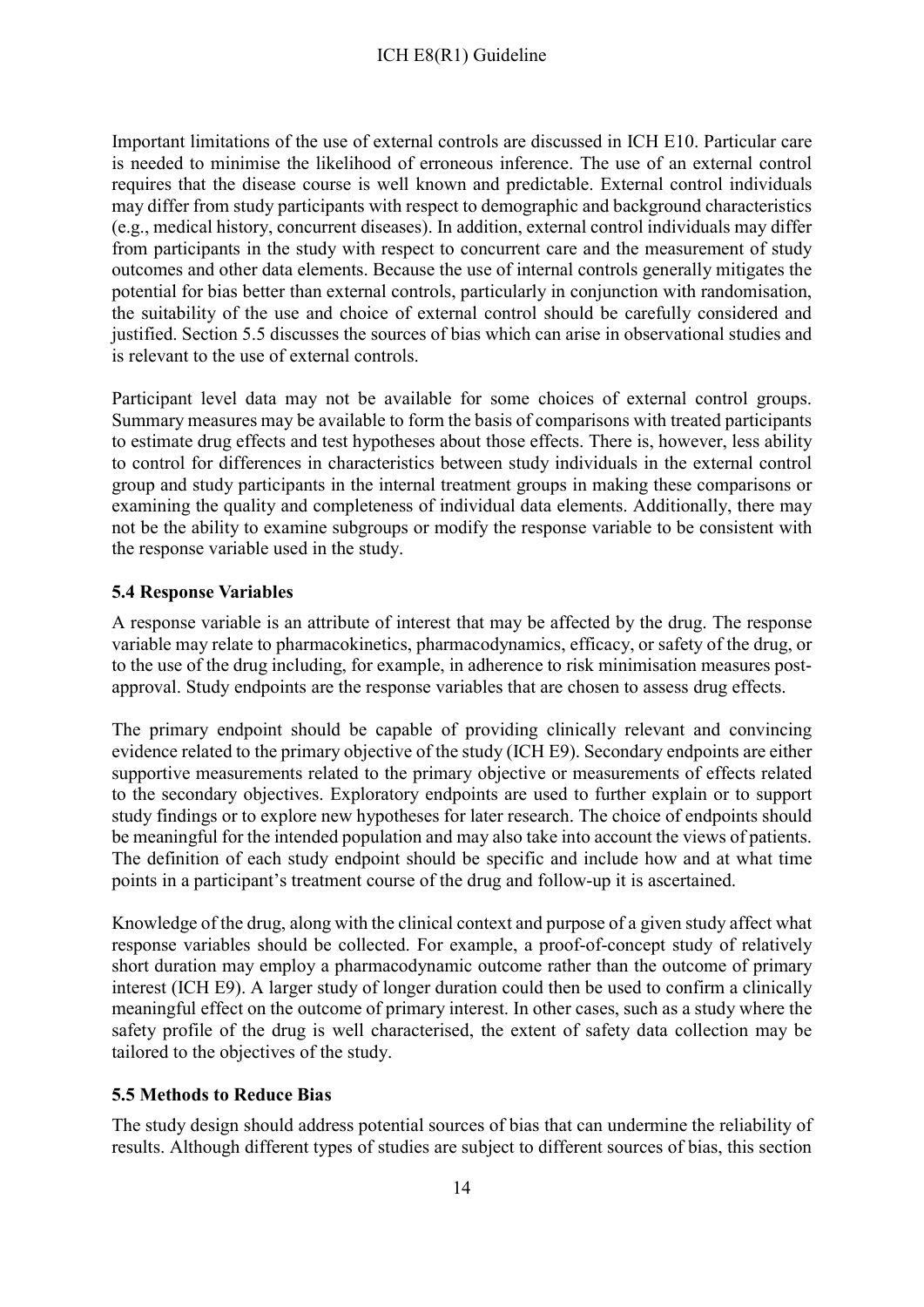addresses some common sources. ICH E9 discusses principles for controlling and reducing bias mainly in the context of interventional studies.

In studies with internal control groups, randomisation is used to ensure comparability of treatment groups, thereby minimising the possibility of bias in treatment assignment.

Randomisation at the start of the study addresses differences between the groups at the time of randomisation but does not prevent bias due to differences arising during the study. Events after randomisation (particularly intercurrent events (ICH E9(R1)) may affect the validity and interpretation of comparisons between treatment groups. Examples include treatment discontinuation or use of rescue medications. There may also be differences in the follow-up patterns between the groups due to participants in one group discontinuing the study at different rates, because of, for example, adverse events or perceived lack of efficacy. Careful consideration of the potential for intercurrent events to occur during the study and their impact will help with the identification of critical to quality factors, such as reducing study discontinuation, continuing data collection following treatment discontinuation, and retrieving data after study discontinuation, if appropriate. It is important when defining the treatment effect (estimand) to account for the occurrence of intercurrent events.

Concealing the treatment assignments (blinding) limits the occurrence of conscious or unconscious bias in the conduct and interpretation of a clinical study that may affect the course of treatment, monitoring, endpoint ascertainment, and participants' responses. In a single-blind study the investigator is aware of the treatment, but the participant is not. When the investigators who are involved in the treatment or clinical evaluation of the participants are also unaware of the treatment assignments, the study is referred to as double-blind. In an openlabel study, the consequences of the lack of blinding may be reduced through the use of prespecified decision rules for aspects of study conduct, such as recruitment, treatment assignment, participant management, safety reporting, and response variable ascertainment. Blinding for staff at the study sites or sponsor should be implemented where feasible.

Knowledge of interim results (whether individual or treatment group level) has the potential to introduce bias or influence the conduct of the study and interpretation of study results. Specific considerations related to information flow and confidentiality are therefore necessary.

Observational studies introduce unique challenges to the assessment and control of bias. These include ensuring that the individuals have the condition under study and ensuring comparability between treatment groups, in prognostic factors associated with the choice of therapies, in the ascertainment of response variables, and in post-baseline concomitant patient care. These challenges may also exist with the use of external controls in an interventional study. Methods exist that may mitigate some of these challenges and should be considered during the design phase.

#### 5.6 Statistical Analysis

The statistical analysis of a study encompasses important elements necessary to achieving the study objectives. The specification and documentation of the statistical analysis are important for ensuring the integrity of the study findings. The principal features of the statistical analysis should be planned during the design of the study and should be clearly specified in a protocol written before the study begins (ICH E9). Full details of the planned statistical analysis should be specified and documented before knowledge of the study results that may reveal the drug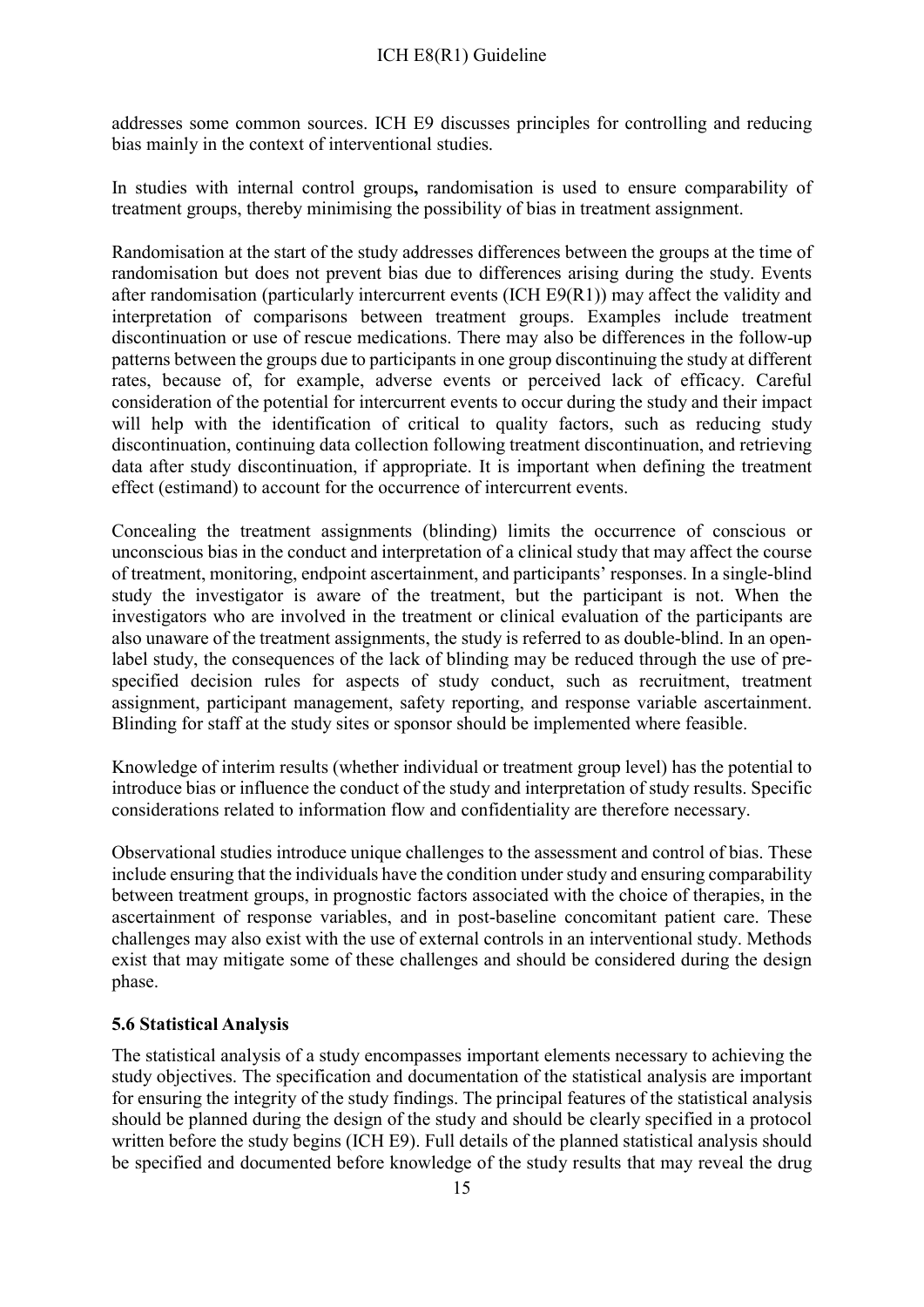effects, which may be accomplished using a separate statistical analysis plan. The protocol should define the estimand(s) following the framework established in ICH E9(R1).

Statistical analyses of primary and secondary endpoints that address key study objectives with respect to both efficacy and safety should be described in the protocol, including any interim analyses and/or planned design adaptations. Other statistical aspects of the study that should be described in the protocol include the analytical methods for any planned estimation and tests of hypotheses about the drug effect and a justification of the sample size.

The statistical analysis should include pre-specified sensitivity analyses for assessing the impact of the assumptions made for the primary and important secondary analyses on the results of the study (E9(R1)). For example, if the analysis relies on a particular assumption about the reasons for missing data, sensitivity analyses should be planned to assess the impact of that assumption on the study results. In the case of observational studies, sensitivity analyses might, for example, consider additional potential confounders.

For double-blind studies, the statistical analysis plan should be finalised before treatment assignments are revealed. Therefore, if a study includes one or more interim analyses, the planned statistical analysis should not be changed after an interim analysis that involves unblinding. For open-label and single-blind studies, details pertaining to the primary and important secondary analyses would ideally be finalised before the first participant is randomised or allocated to study intervention.

Pre-specification of the analysis approach is particularly important for studies that make use of existing data sources rather than primary data collection (Section 5.7), not only for the statistical analysis planned for the study but also for any feasibility analysis to assess the applicability of the existing data. For example, for a single-arm interventional study with an external control, the specifics of the external control should be defined prior to the conduct of the interventional aspect of the study. Pre-specification of the analysis should be in place so that any review of the existing data sources prior to the design of the study does not threaten the study integrity.

The statistical analysis should be carried out in accordance with the prospectively defined analysis plan, and all deviations from the plan should be indicated in the study report (E3 Clinical Study Reports).

#### 5.7 Study Data

Study data comprise all information generated, collected, or used in the context of the study ranging from existing source data to study-specific assessments. The study data should contain the necessary information to conduct the statistical analysis specified in the protocol and statistical analysis plan, as well as to monitor for participant safety, protocol adherence, and data integrity.

Study data can be broadly classified into two types: (1) data generated specifically for the present study (primary data collection) and (2) data obtained from sources external to the present study (secondary data use). Data generated for the study may be collected via case report forms, laboratory measurements, electronic patient reported outcomes, or mobile health tools. Examples of external sources of data include historical clinical studies, national death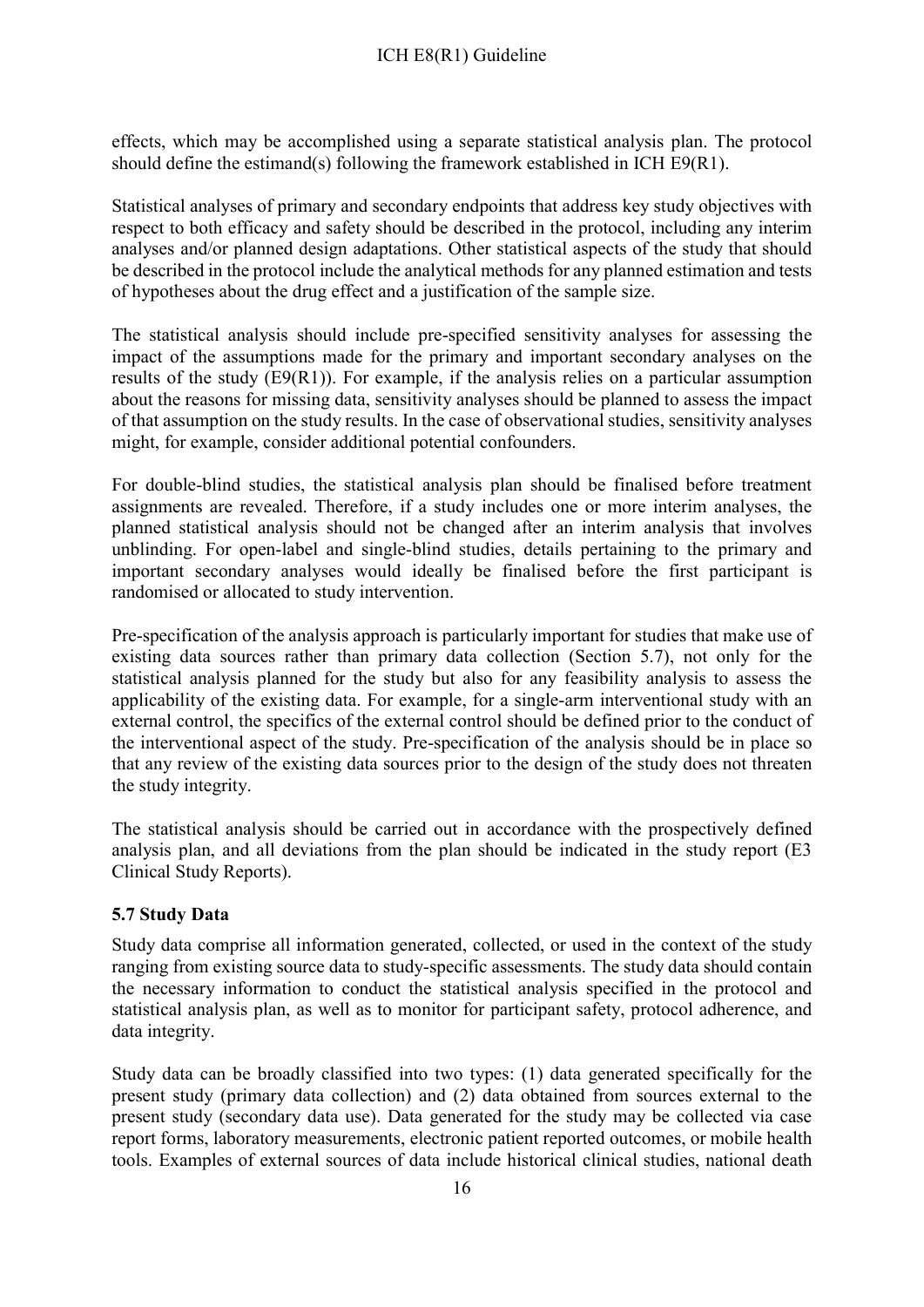databases, disease and drug registries, claims data, and medical and administrative records from routine medical practice. A study may make use of both types of data.

For all data sources, procedures to ensure the protection of personal data of the individuals being studied should be implemented. The study protocol, and if applicable the informed consent, should explicitly address the protection of personal data. Regulations related to protection of individuals' data need to be followed. When considering data from external sources, it is important to ascertain whether the regulatory authorities accept the use of such data for purposes other than the original intent.

Study data should be of sufficient quality to address the objectives of the study and, in interventional studies, to monitor participant safety. Data quality attributes include consistency (uniformity of ascertainment over time), accuracy (correctness of collection, transmission, and processing), and completeness (lack of missing information). These aspects should be proactively considered during study planning by identifying the factors, critical to the quality of the study, associated with data sourcing, collection, and processing.

The use of standards for data recording and coding (or recoding) is important to support data reliability, facilitate correct analysis and interpretation of results, and promote data sharing. Internationally accepted data standards exist for many sources of study data and should be used where applicable.

With primary data collection, the methods and standards established for use at the point of capture and the subsequent processing provide an opportunity to prospectively ensure the quality of the data.

With secondary data use, the relevance of the available data should be considered and clearly described in the study protocol. For example, when using existing electronic health record data to ascertain the study endpoint rather than through primary data collection, information in the health record about outcomes may need to be converted to the study endpoint.

In some cases, secondary data use may not be sufficient for all aspects of the study and may need to be supplemented by primary data collection. The quality of data collected for a different purpose should be evaluated when re-used in the context of the present study. Careful quality control processes may have been applied during their acquisition; where used, those processes were not necessarily designed with the objectives of the present study in mind.

There are several additional considerations with secondary data use. For example, methods to conceal the treatment should be considered when selecting and prior to analysing data from external sources. As another example, absence of affirmative information on a condition or event does not necessarily mean the condition or event is not present. There may also be a delay between the occurrence of events and their appearance in existing data sources. To the extent possible, uncertainties and potential sources of bias should be addressed at the study design stage, during data analysis, and in the interpretation of the study results.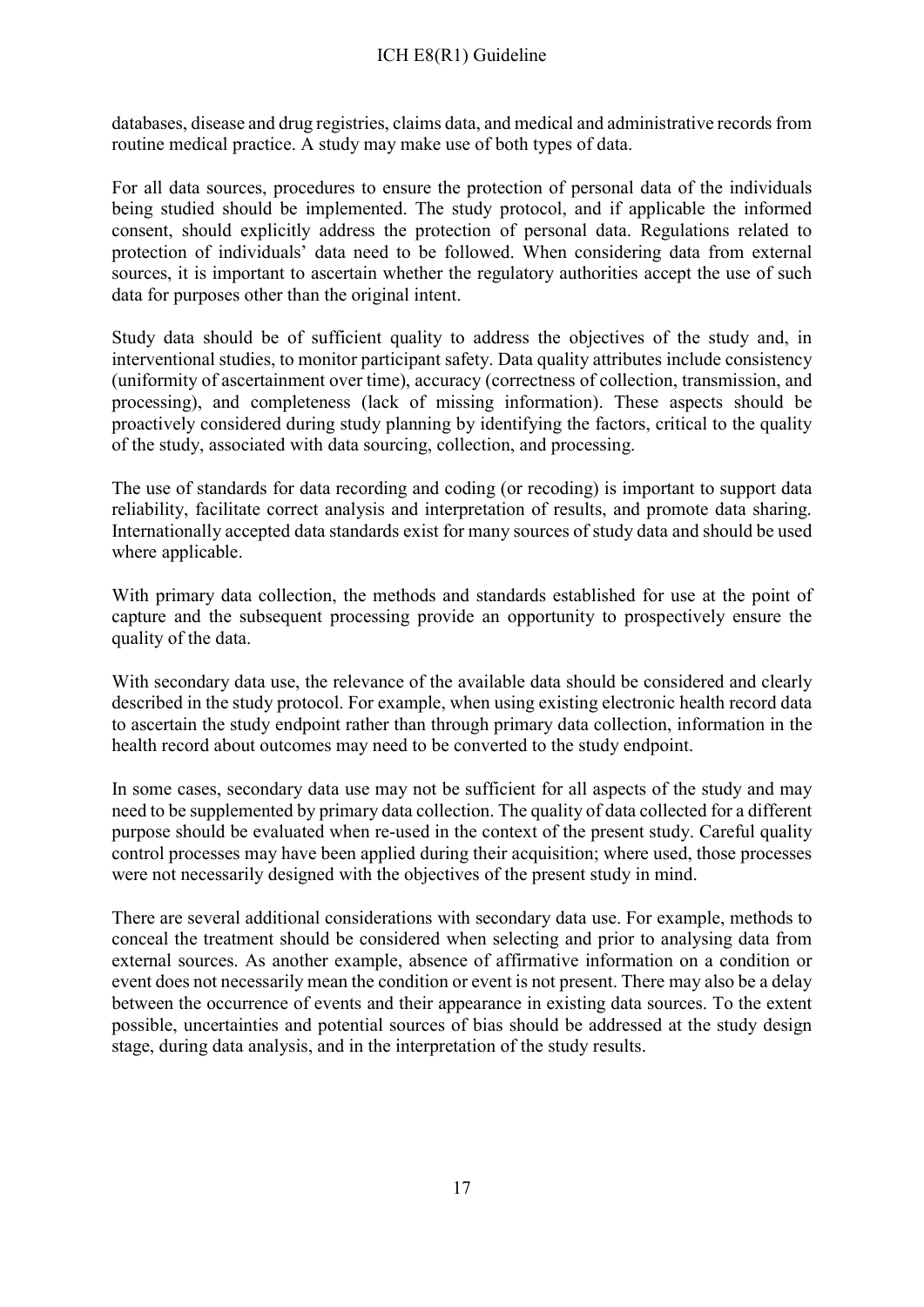# 6. CONDUCT, SAFETY MONITORING, AND REPORTING

## 6.1 Study Conduct

The principles and approaches set out in this guideline, including those of quality by design, should inform the approach taken to the conduct and reporting of clinical studies. Risk proportionate mitigation measures should be employed to ensure the integrity of the critical to quality factors.

# 6.1.1 Protocol Adherence

Adherence to the study protocol and other relevant documents is essential, and many aspects of adherence should be considered among the study's critical to quality factors. Successful application of the quality by design principles may minimise the need for modifications to the protocol and make adherence throughout the study more likely. If modification of the protocol becomes necessary, a clear description of the rationale for the modification should be provided in a protocol amendment, and the impact of the modification on study conduct should be carefully considered.

# 6.1.2 Training

Individuals involved in study conduct should receive training commensurate with their role in the study and this training should occur prior to their becoming involved in the study. Updated training or retraining may be needed to address issues related to critical to quality factors observed during the course of the study, and/or implement protocol modifications.

## 6.1.3 Data Management

The manner and timelines in which study data are collected and managed are critical contributors to overall study data quality. Operational checks, centralised data monitoring, and statistical surveillance can identify important data quality issues for corrective action. Data management procedures should account for the diversity of data sources in use for clinical studies (Section 5.7). For interventional clinical studies, further guidance on data management is available in ICH E6.

### 6.1.4 Access to Interim Data

Inappropriate access to data during the conduct of the study may compromise study integrity (Sections 5.5 and 5.6 and ICH E9). In studies with planned interim analyses, special attention should be given to which individuals have access to the data and results. Even in studies without planned interim analyses, special attention should be paid to any ongoing monitoring of unblinded data to avoid inappropriate access.

### 6.2 Participant Safety during Study Conduct

Important standards of ethical conduct and the protection of participants in clinical studies are described in Section 2.1. This section describes safety related considerations during the conduct of the study.

### 6.2.1 Safety Monitoring

The goals of safety monitoring are to protect study participants and to characterise the safety profile of the drug. Procedures and systems for the identification, monitoring, and reporting of safety concerns during the study should be clearly specified. The approach should reflect the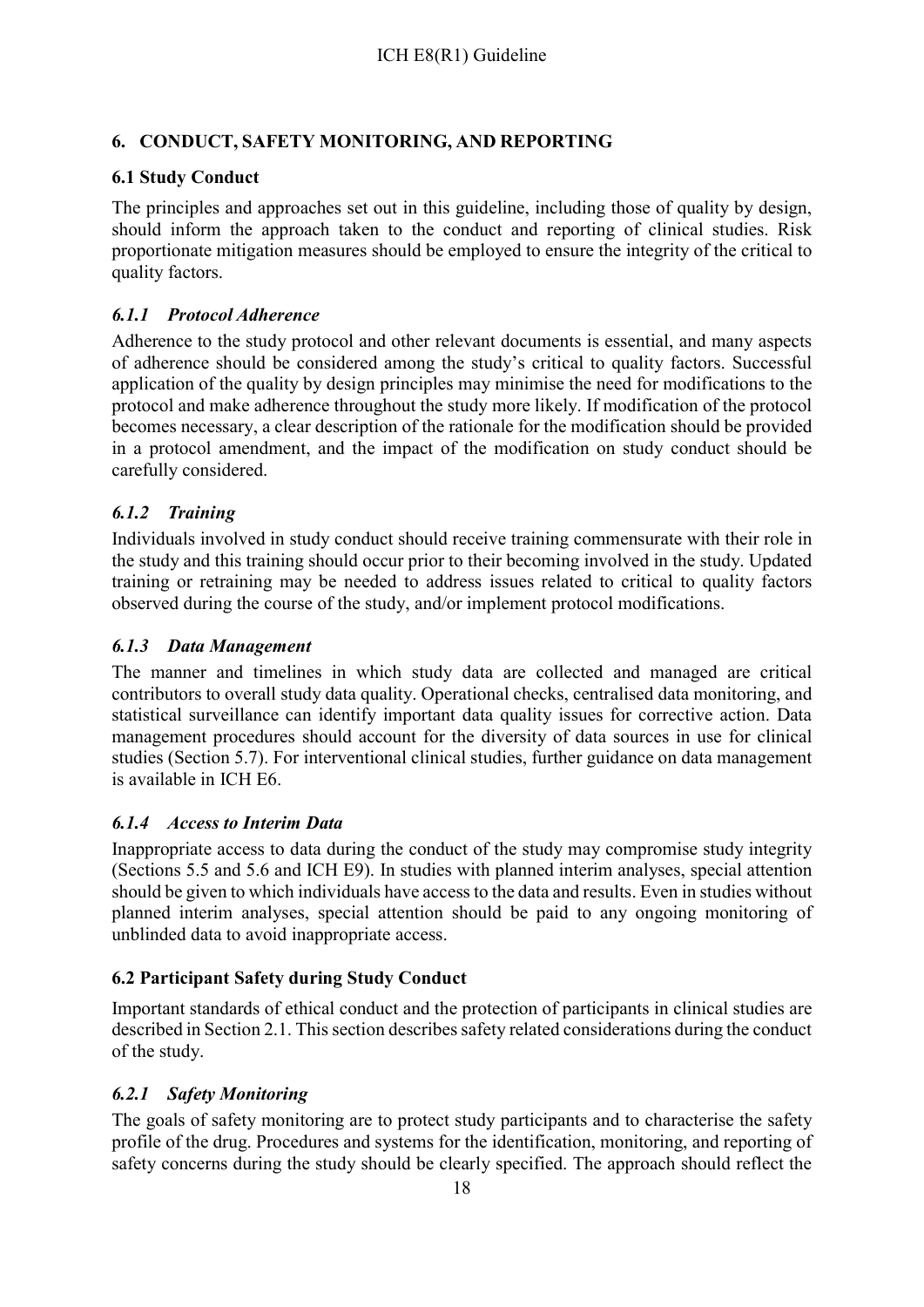type and objectives of the study, the risks to the study participants and what is known about the drug and the study population. Guidance is available on reporting of safety data to appropriate authorities and on the content and timing of safety reports (ICH E2-E2F Pharmacovigilance, and, for interventional clinical trials in particular, ICH E6).

# 6.2.2 Withdrawal Criteria

Clear criteria for stopping treatment or study procedures for a study participant while remaining in the study are necessary to ensure the protection of the participants but should also minimise loss of critical data.

# 6.2.3 Data Monitoring Committee

An important component of safety monitoring in many clinical studies is the use of an independent data monitoring committee. This group monitors accumulating data while the study is being conducted to make recommendations on whether to continue, modify, or terminate a study.

During programme planning, the need for an independent data monitoring committee to monitor safety data across studies in a development programme should also be assessed. If a data monitoring committee is needed for either an individual study or across the development programme, procedures governing its operation and, in particular the review of unblinded data in an interventional trial, while preserving study integrity (ICH E9) should be established prior to study start.

# 6.3 Study Reporting

Clinical studies and their results should be adequately reported using formats appropriate for the type of study (interventional or observational studies) and information being reported. ICH E3 focuses particularly on the report format for interventional clinical trials, but the basic principles may be applied to other types of clinical studies (ICH E3 Q&A). The design of the study report should be part of the quality by design process. The report should describe the critical to quality factors in the study. The reporting of study results should be comprehensive, accurate, and timely.

Consideration should be given to providing a factual summary of the overall study results to study participants in an objective, balanced and nonpromotional manner, including relevant safety information and any limitations of the study. In addition, consideration could be given to providing individual participants with information about their study specific results (e.g., their treatment arm, test results). The information should be conveyed by someone involved in the health management of the participant (e.g., the clinical investigator). Participants should be informed about the information they will receive and when they will receive it at the time of providing informed consent.

The transparency of clinical research in drug development includes the registration of clinical studies, before they start, on publicly accessible and recognised databases, and the public posting of clinical study results. Adopting such practices for observational studies also promotes transparency. Making objective and unbiased information publicly available can benefit public health in general, as well as the indicated patient populations, through enhancing clinical research, reducing unnecessary clinical studies, and informing decisions in clinical practice.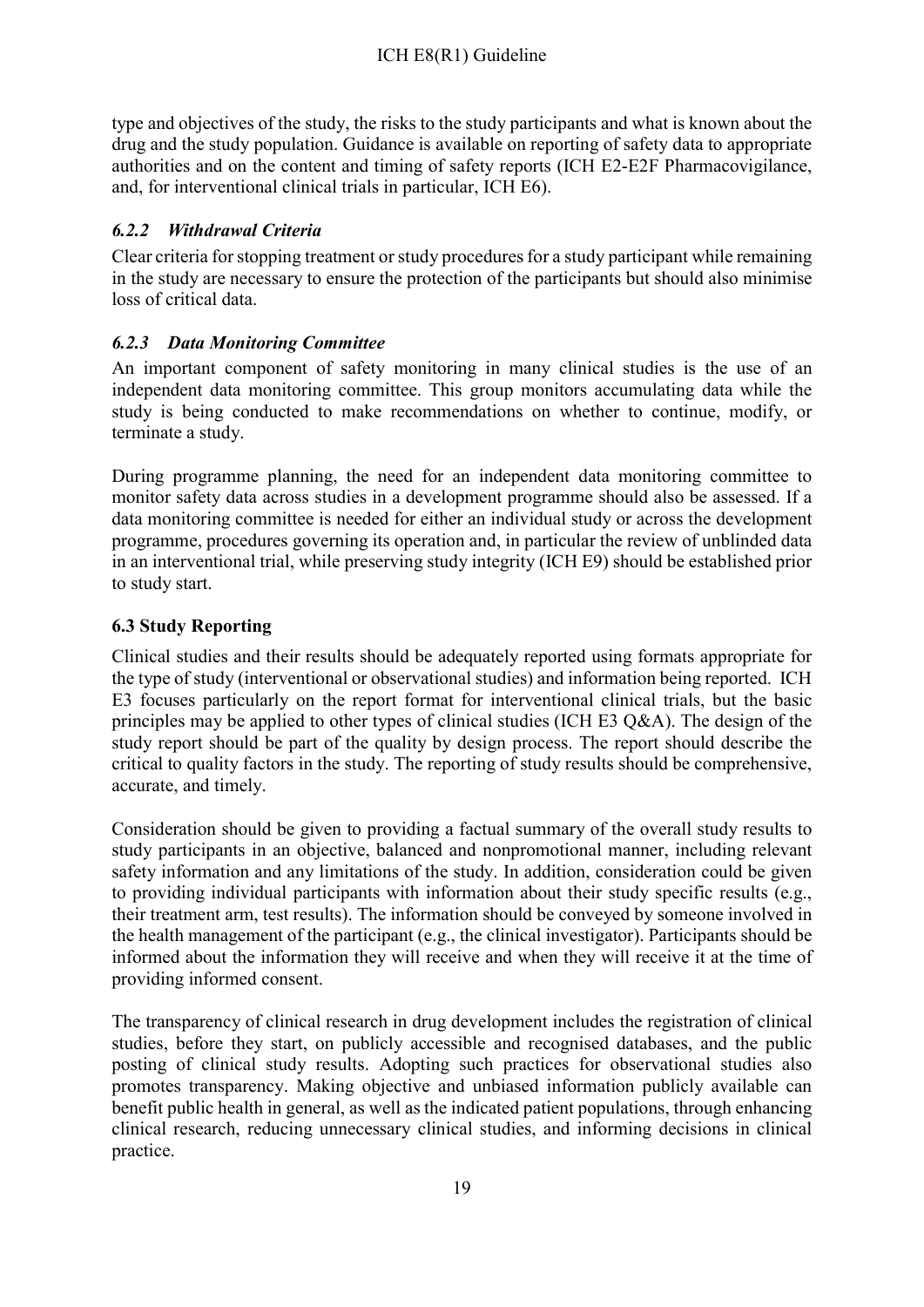# 7. CONSIDERATIONS IN IDENTIFYING CRITICAL TO QUALITY FACTORS

The identification of critical to quality factors should be supported by proactive, crossfunctional discussions and decision making at the time of study planning, as described in Section 3. Different factors will stand out as critical for different types of studies, following the concepts introduced in Sections 4 through 6.

In designing a study, the following aspects should be considered, where applicable, to support the identification of critical to quality factors:

- Engagement of all relevant stakeholders, including patients, is considered during study planning and design.
- The prerequisite non-clinical studies, and where applicable, clinical studies, are complete and adequate to support the study being designed.
- The study objectives address relevant scientific questions appropriate for a given study's role in the development programme, taking into account the accumulated knowledge about the product.
- The clinical study design supports a meaningful comparison of the effects of the drug when compared to the chosen control group.
- Adequate measures are used to protect participants' rights, safety, and welfare (informed consent process, Institutional Review Board/Ethics Committee review, investigator and clinical study site training, pseudonymisation).
- Information provided to the study participants should be clear and understandable.
- Competencies and training required for the study by sponsor and investigator staff, relevant to their role, should be identified.
- The feasibility of the study should be assessed to ensure the study is operationally viable.
- The number of participants included, the duration of the study, and the frequency of study visits are sufficient to support the study objective.
- The eligibility criteria should be reflective of the study objectives and be well documented in the clinical study protocol.
- The protocol specifies the collection of data needed to meet the study objectives, understand the benefit/risk of the drug, and monitor participant safety.
- The choice of response variables and the methods to assess them are well-defined and support evaluation of the effects of the drug.
- Clinical study procedures include adequate measures to minimise bias (e.g., randomisation, blinding).
- The statistical analysis plan is pre-specified and defines the analysis methods appropriate for the endpoints and the populations of interest.
- Systems and processes are in place that support the study conduct to ensure the integrity of critical study data.
- The extent and nature of study monitoring are tailored to the specific study design and objectives and the need to ensure participants' safety.
- The need for and appropriate role of a data monitoring committee is assessed.
- The reporting of the study results is planned, comprehensive, accurate, timely, and publicly accessible.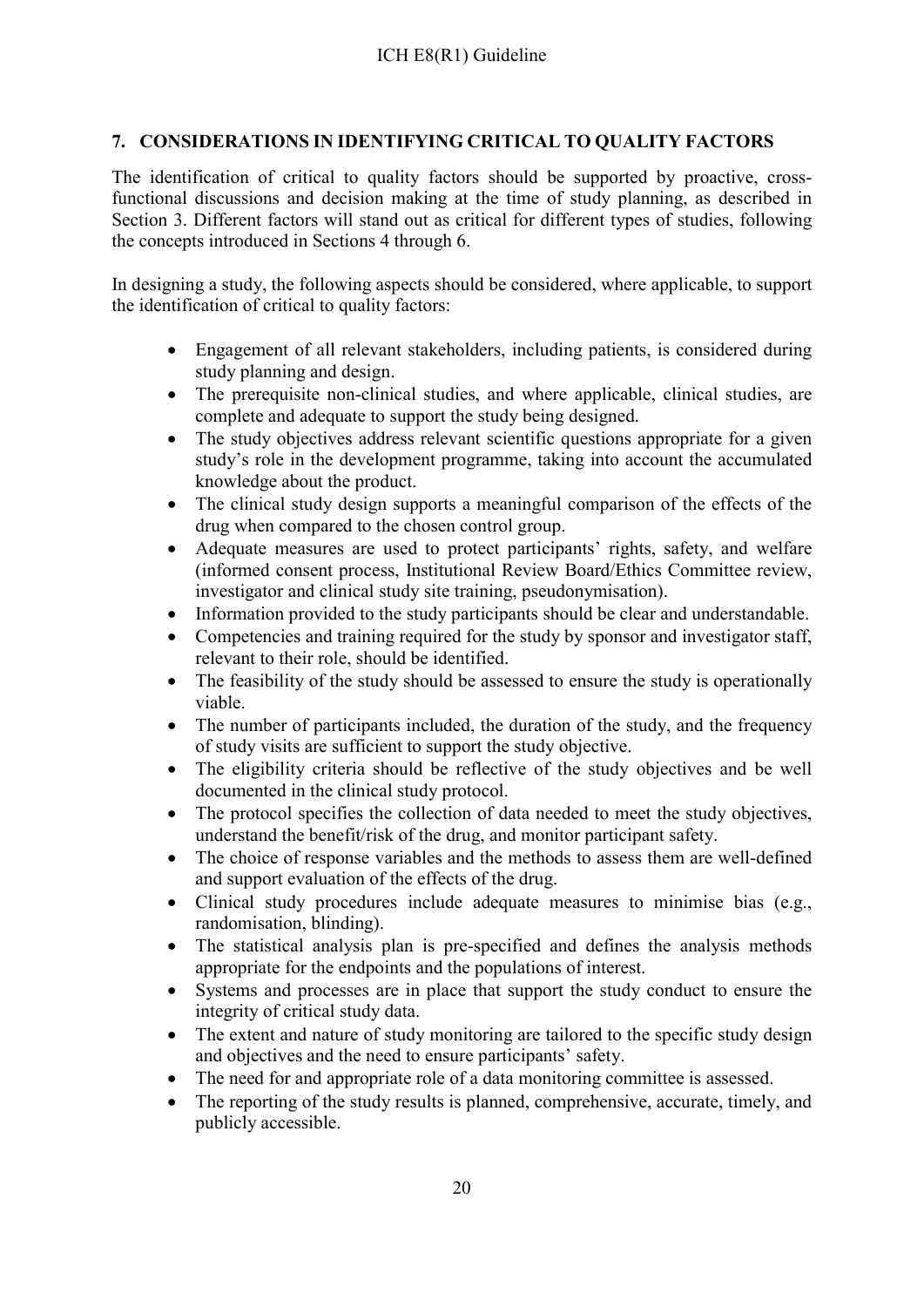These considerations are not exhaustive and may not apply to all studies. Other aspects may need to be considered to identify the critical to quality factors for each individual study.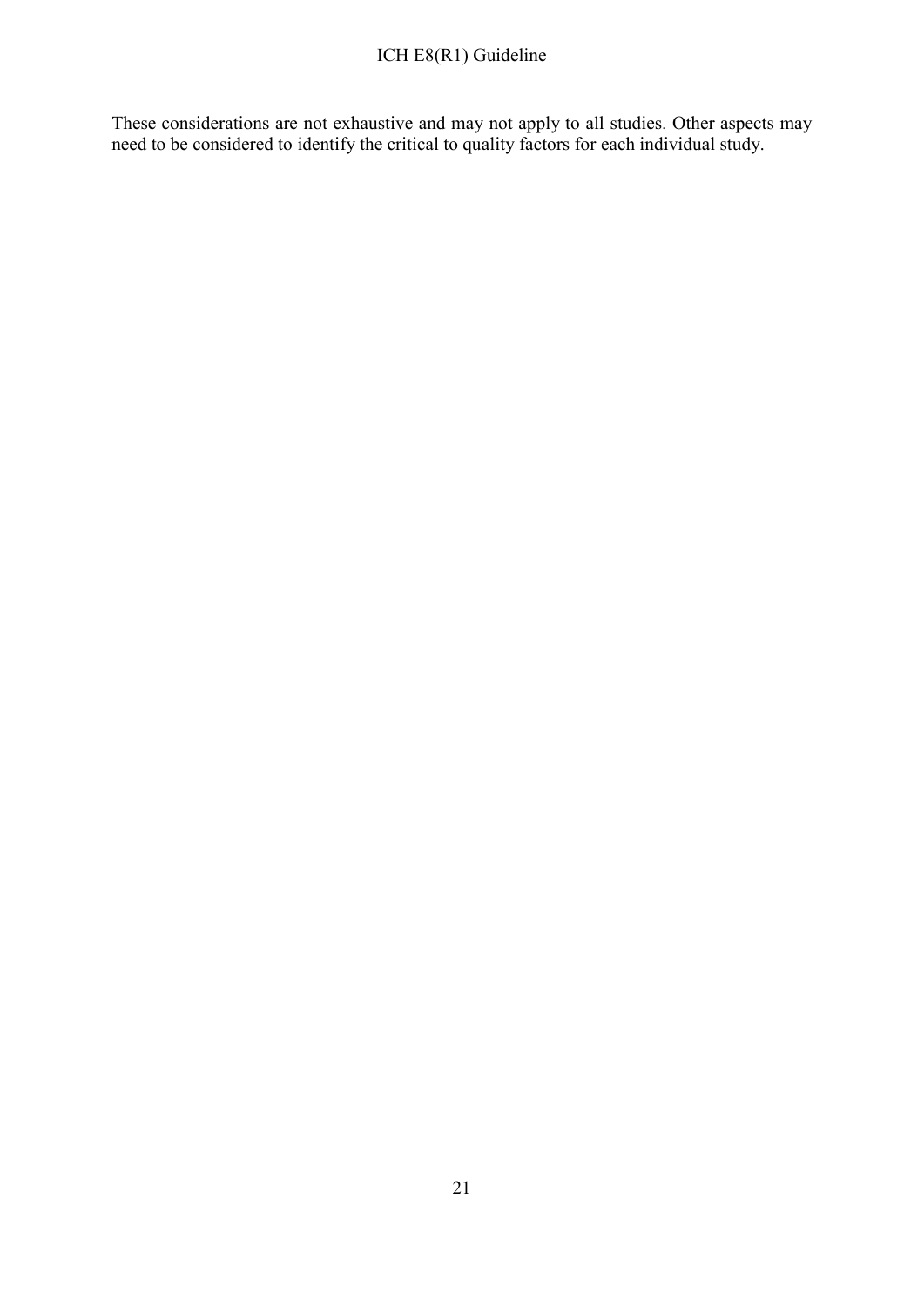## ANNEX: TYPES OF CLINICAL STUDIES

Drug development is ideally a logical, stepwise process in which information from early studies is used to support and plan later studies. The actual sequence of studies conducted in a particular drug development programme, however, may reflect different dependencies and overlapping study types. Studies may also involve adaptive designs (which may bridge or combine different study types as listed below) or designs that are intended to investigate multiple drugs or multiple indications or both (e.g., studies conducted under a master protocol). In the table below, types of clinical studies are categorised by objectives. Illustrative examples, not intended to be exhaustive or exclusive, are provided. Study objectives appearing under one type may also occur under another.

| Type of Study         | Objective(s) of Study                                                                                                                                                                                                                                                                                                                                                        | <b>Study Examples</b>                                                                                                                                                                                                                                                                                                                                                                                                        |
|-----------------------|------------------------------------------------------------------------------------------------------------------------------------------------------------------------------------------------------------------------------------------------------------------------------------------------------------------------------------------------------------------------------|------------------------------------------------------------------------------------------------------------------------------------------------------------------------------------------------------------------------------------------------------------------------------------------------------------------------------------------------------------------------------------------------------------------------------|
| Human<br>Pharmacology | Assess tolerance and safety<br>$\bullet$<br>Define/describe clinical PK <sup>1</sup><br>and PD <sup>2</sup><br>Explore drug metabolism and<br>$\bullet$<br>drug interactions<br>Evaluate activity, assess<br>immunogenicity<br>Assess renal/hepatic<br>tolerance<br>Assess cardiac toxicity<br>$\bullet$                                                                     | BA <sup>3</sup> /BE <sup>4</sup> studies under fasted/fed<br>$\bullet$<br>conditions<br>Dose-tolerance studies<br>$\bullet$<br>Single and multiple-rising dose PK<br>$\bullet$<br>and/or PD studies<br>Drug-drug interaction studies<br>$\bullet$<br>QTc prolongation study<br>$\bullet$<br>Human factor studies for drug<br>delivery devices                                                                                |
| Exploratory           | Explore use for the intended<br>$\bullet$<br>indication<br>Estimate dose/dosing<br>regimen for subsequent<br>studies<br>Explore dose-<br>response/exposure-response<br>relationship<br>Provide basis for<br>confirmatory study design<br>(e.g., targeted population,<br>clinical endpoints, patient<br>reported outcome measures,<br>factors affecting treatment<br>effects) | Randomised controlled clinical trials<br>$\bullet$<br>of relatively short duration in well-<br>defined narrow patient populations,<br>using surrogate or pharmacological<br>endpoints or clinical measures<br>Dose finding studies<br>٠<br>Biomarker exploration studies<br>Studies to validate patient reported<br>$\bullet$<br>outcomes<br>Adaptive designs that may combine<br>exploratory and confirmatory<br>objectives |
| Confirmatory          | Demonstrate/confirm<br>efficacy<br>Establish safety profile in<br>larger, more representative<br>patient populations<br>Provide an adequate basis for<br>assessing the benefit/risk<br>relationship to support<br>licensing                                                                                                                                                  | Randomised controlled clinical trials<br>$\bullet$<br>to establish efficacy in larger, more<br>representative patient populations<br>Dose-response studies<br>٠<br>Clinical safety studies<br>$\bullet$<br>Studies of mortality/morbidity<br>outcomes<br>Studies in special populations                                                                                                                                      |